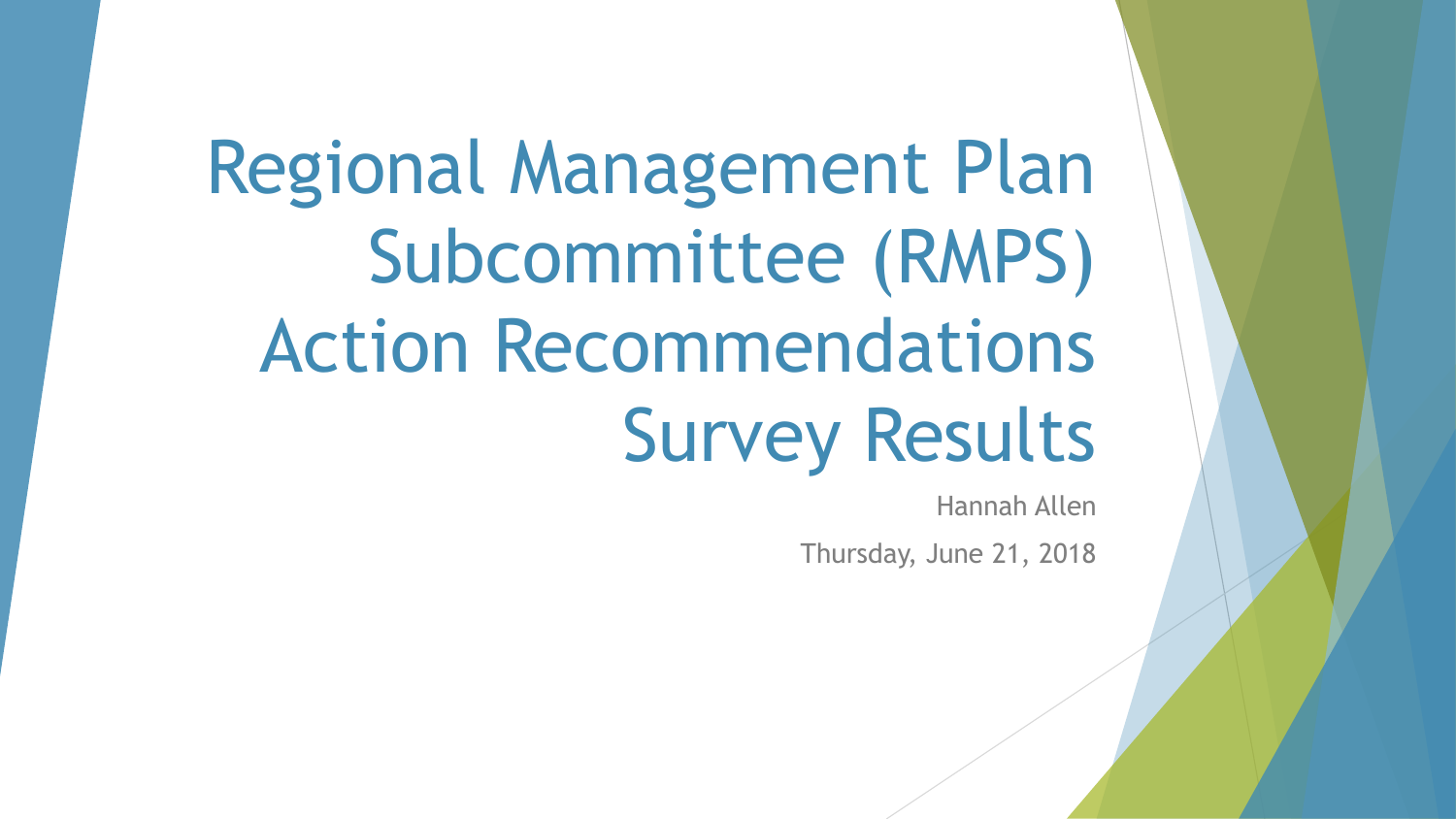#### Thank you!

- We appreciate all of your responses on this survey.
- The handout provided to you lays out the Regional Goals, the Objectives under each goal, and the specific Action Recommendations for each objective, with the correlating priority level according to the results of the survey.
	- We have included comments recorded in the survey, and have left space for you to take notes during this webinar.
- The intention of this webinar is to discuss the survey results, along with next steps and suggestions for moving forward on the high priority action recommendations.
	- ▶ We will be recording this webinar and providing meeting notes prior to the next RMPS meeting, scheduled for Thursday, July 19 at 12:00 PM in the Six Flags Conference Room.
- This webinar is informal, and if you have a question or comment, please do not hesitate to jump in.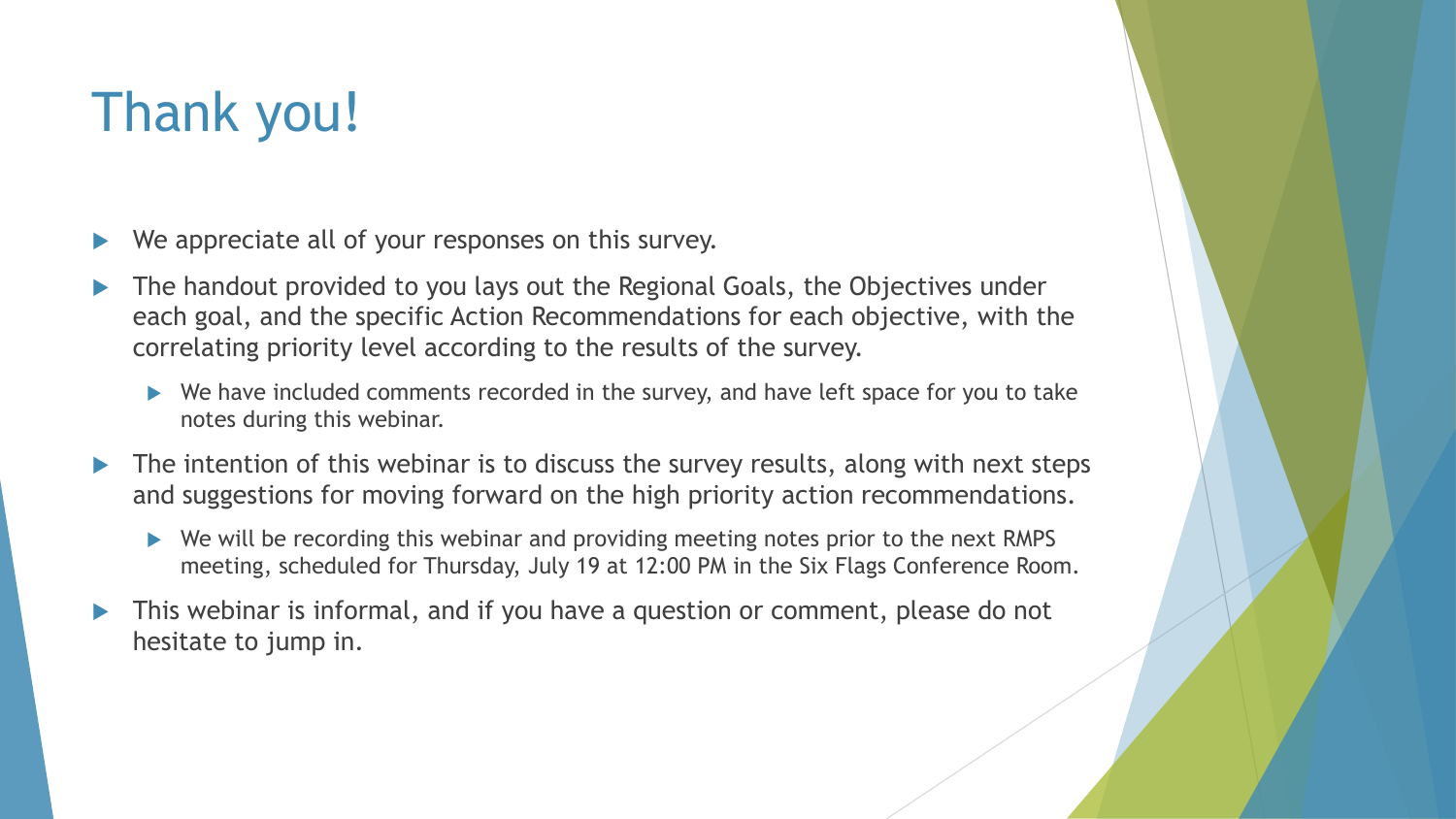#### Survey Results Overview

- 11 survey respondents
- ▶ 5 Regional Goals
- ▶ 14 Objectives
- ▶ 63 Action Recommendations
	- High Priority: 23
	- High-Medium Split: 1
	- $\blacktriangleright$  Medium: 29
	- $\blacktriangleright$  Low: 8
	- Even Split  $(3/3/3)$ : 2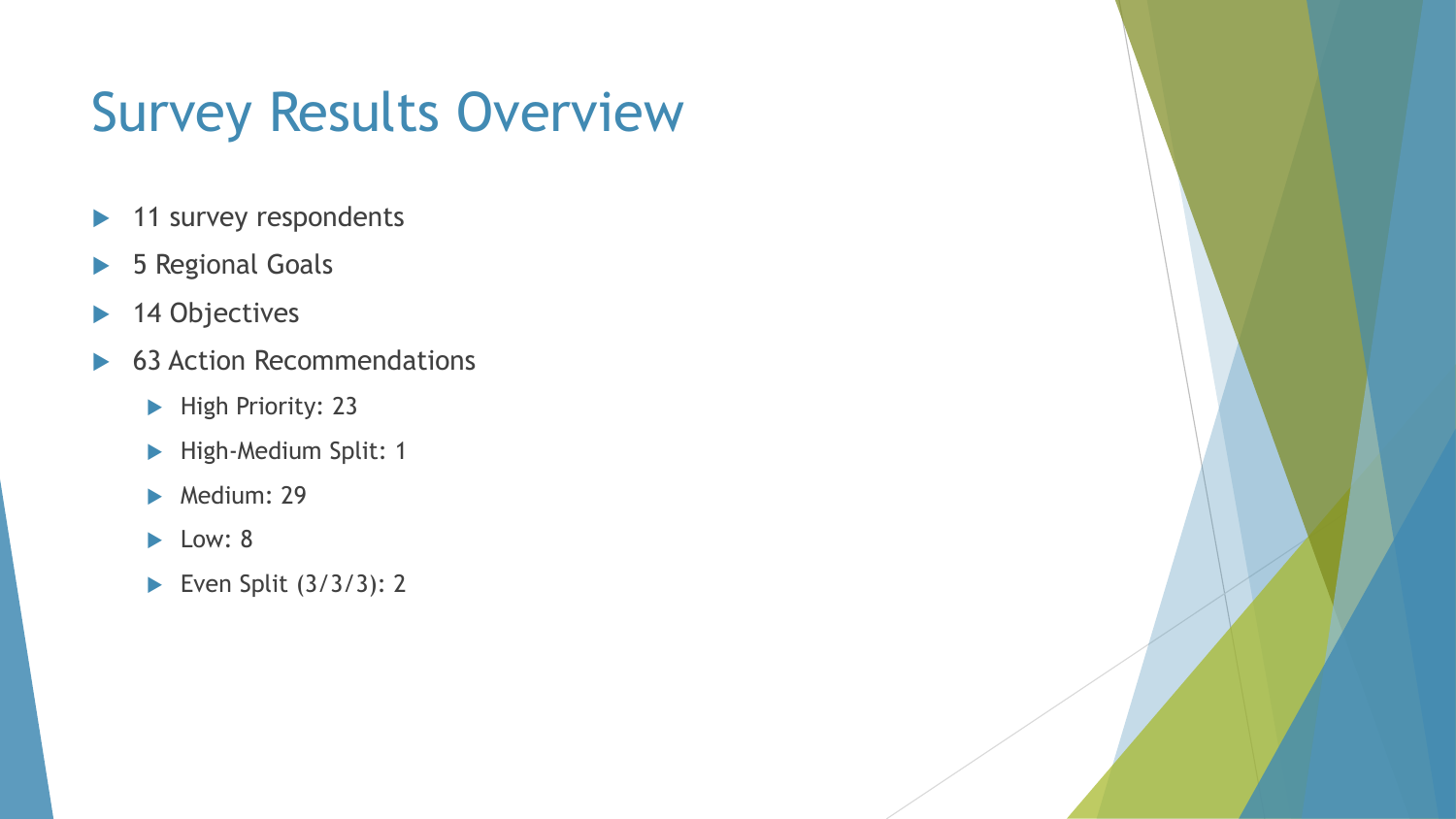#### Regional Goals in *Planning for Sustainable Materials Management in North Central Texas*

- Support Materials Management Education and Training
- Promote Creation and Expansion of Waste Management Programs
- Measure Regional Waste Reduction Efforts
- Support and Encourage Innovative Technologies for Other Waste
- Promote Public and Private Sector Partnerships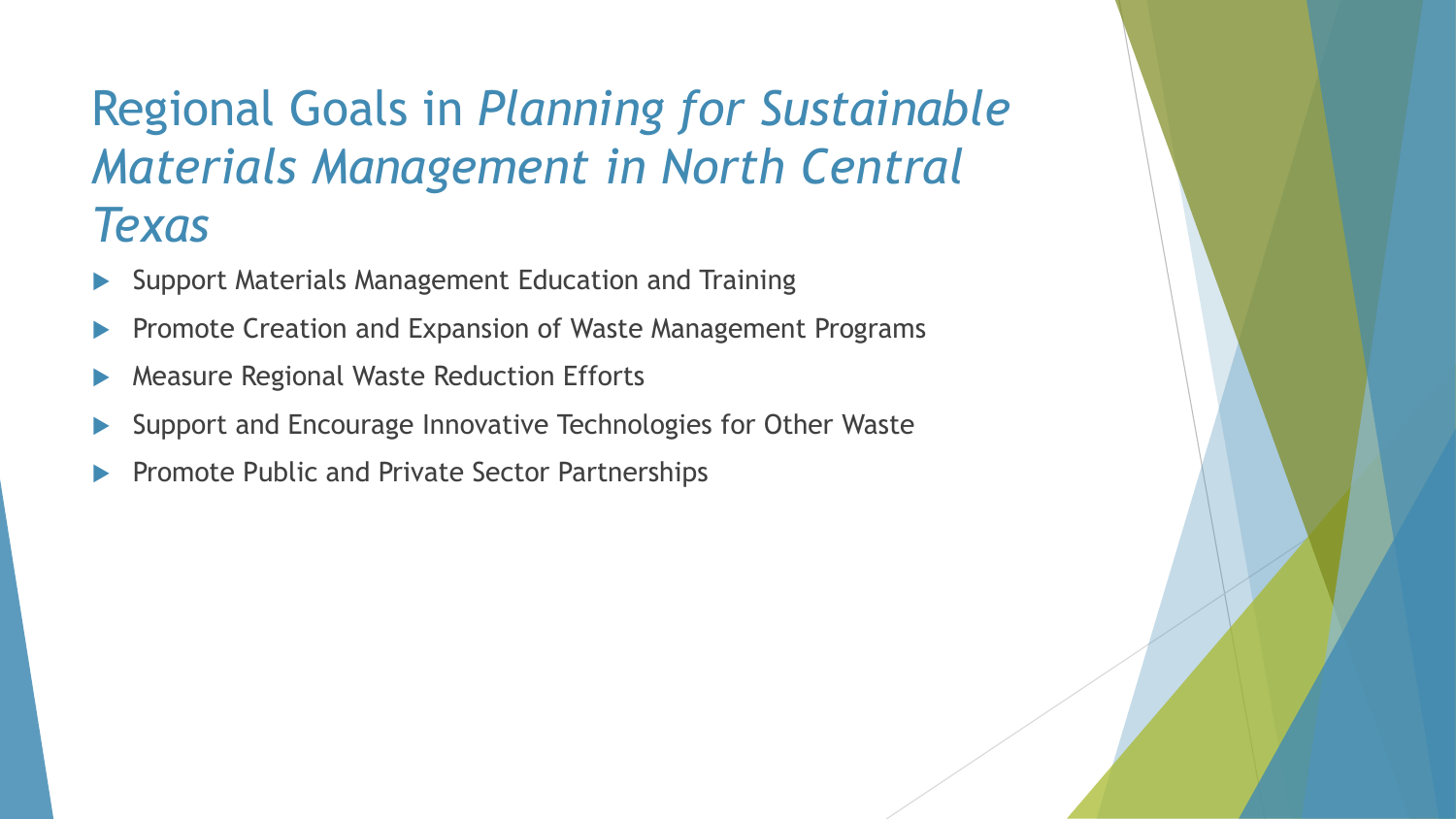Regional Goal #1

Overview: 9 Action Recommendations

- High Priority: 4
- Medium Priority: 4
- Low Priority: 1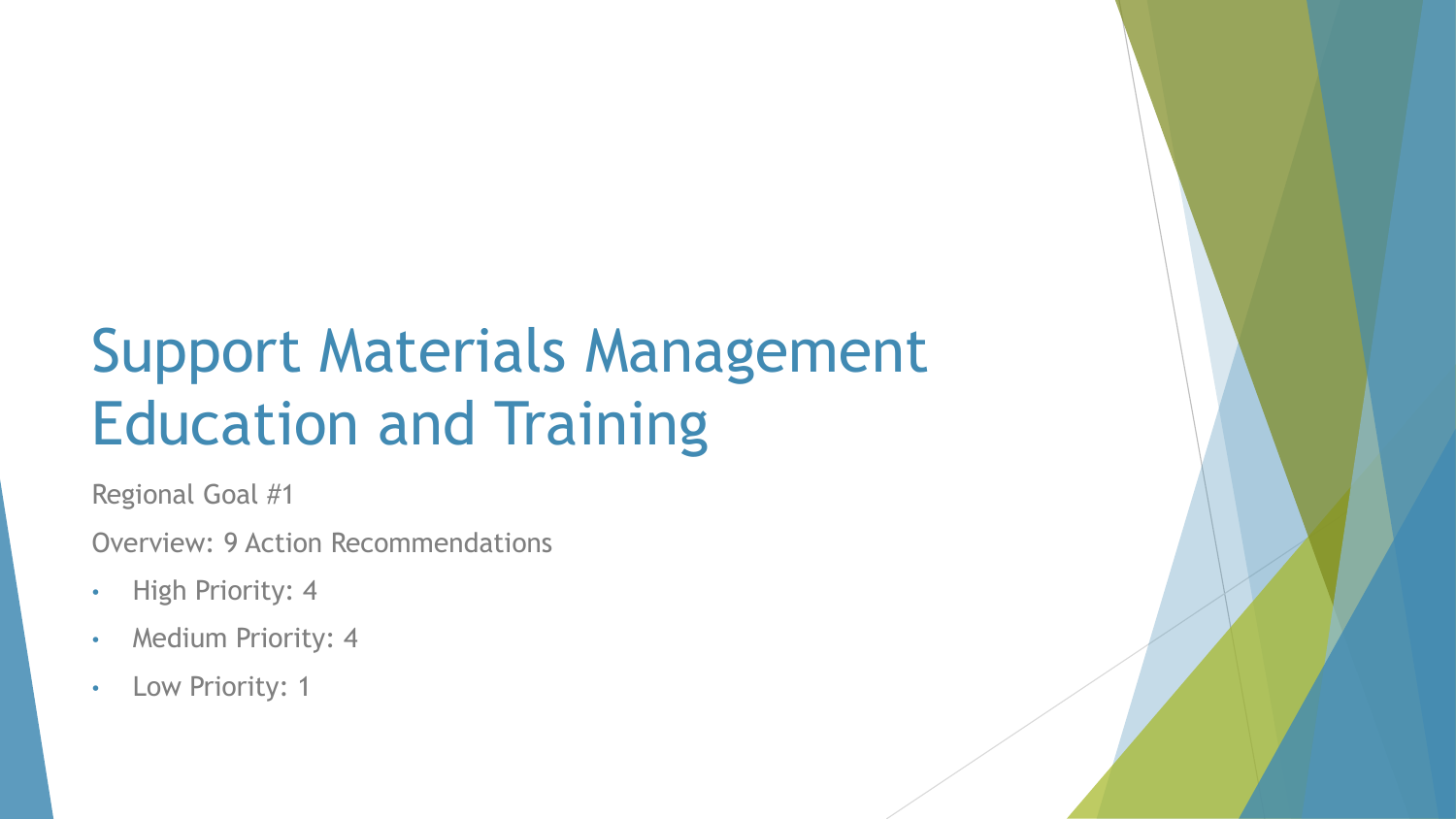**Objective: Support outreach and education programs to facilitate long term increases in source reduction, reuse, and recycling**

| Promote the exchange of information and education between local governments,<br>private sector, public, and other stakeholders about regional source reduction, reuse,<br>recycling, product stewardship, and other appropriate and emerging materials<br>management topics | <b>High</b> |
|-----------------------------------------------------------------------------------------------------------------------------------------------------------------------------------------------------------------------------------------------------------------------------|-------------|
| Support the use of popular technologies and media to market and educate the public<br>and commercial sector about special waste collection events, recycling programs, and<br>proper disposal methods for toxic materials                                                   | High        |
| Support targeted outreach and education programs to major employers and<br>employment centers                                                                                                                                                                               | Low         |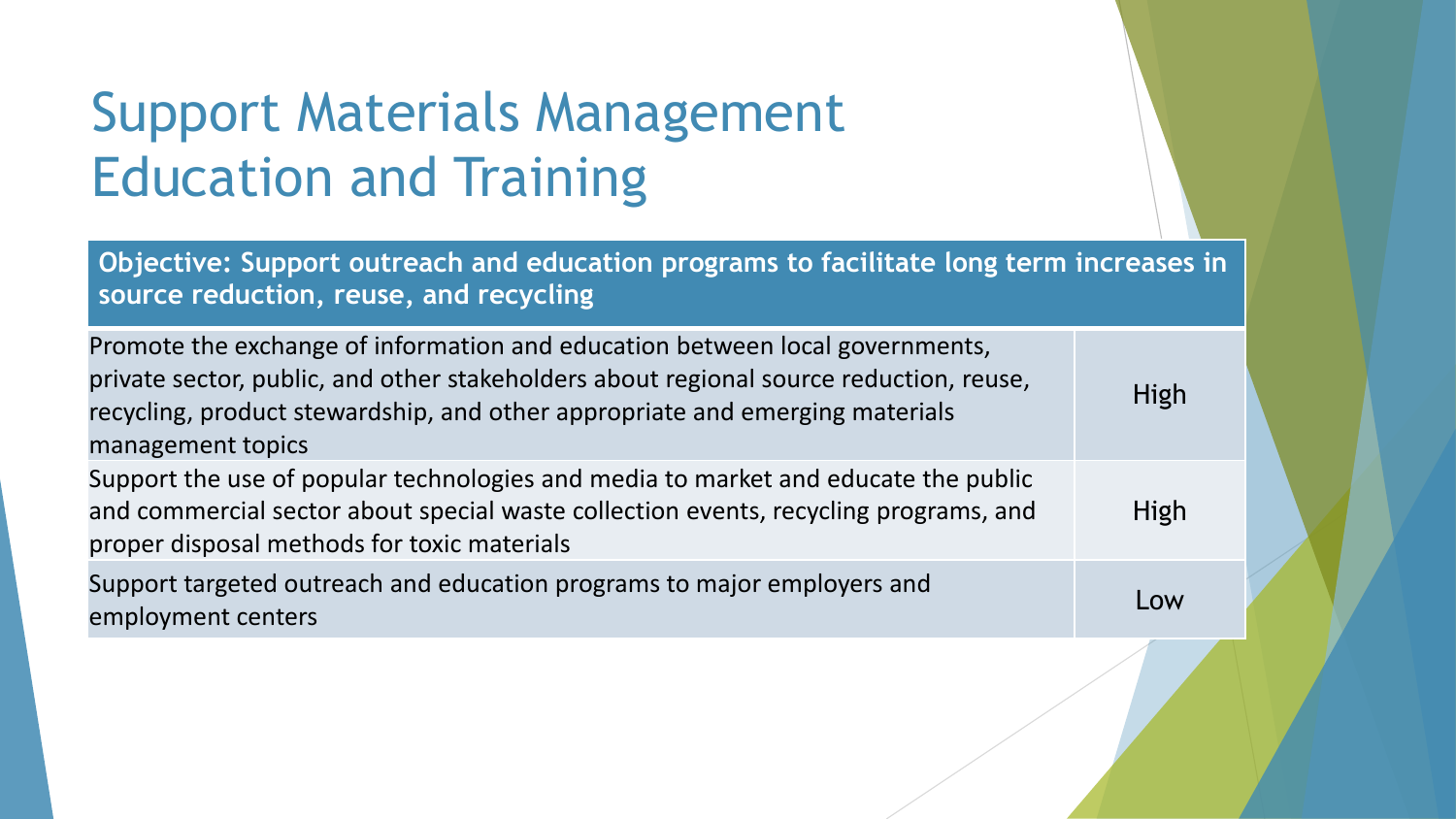**Objective: Educate the public about proper waste management opportunities and alternatives to reduce illegal dumping**

| Provide regional training opportunities to share knowledge and best management<br>practices, collect case studies, and provide a regional information clearinghouse to<br>reduce illegal dumping                                                                                | Medium |
|---------------------------------------------------------------------------------------------------------------------------------------------------------------------------------------------------------------------------------------------------------------------------------|--------|
| Support and promote public education and outreach activities related to proper waste<br>collection and alternative disposal methods; such as the regional reduce, reuse, and<br>recycle and illegal dumping resource clearinghouses                                             | Medium |
| Encourage implementation of cost-effective illegal dumping programs; such as<br>demonstration projects, clean-up events, purchasing of clean-up trailers, and other<br>innovative projects through enhanced government to government and public/private<br>sector collaboration | High   |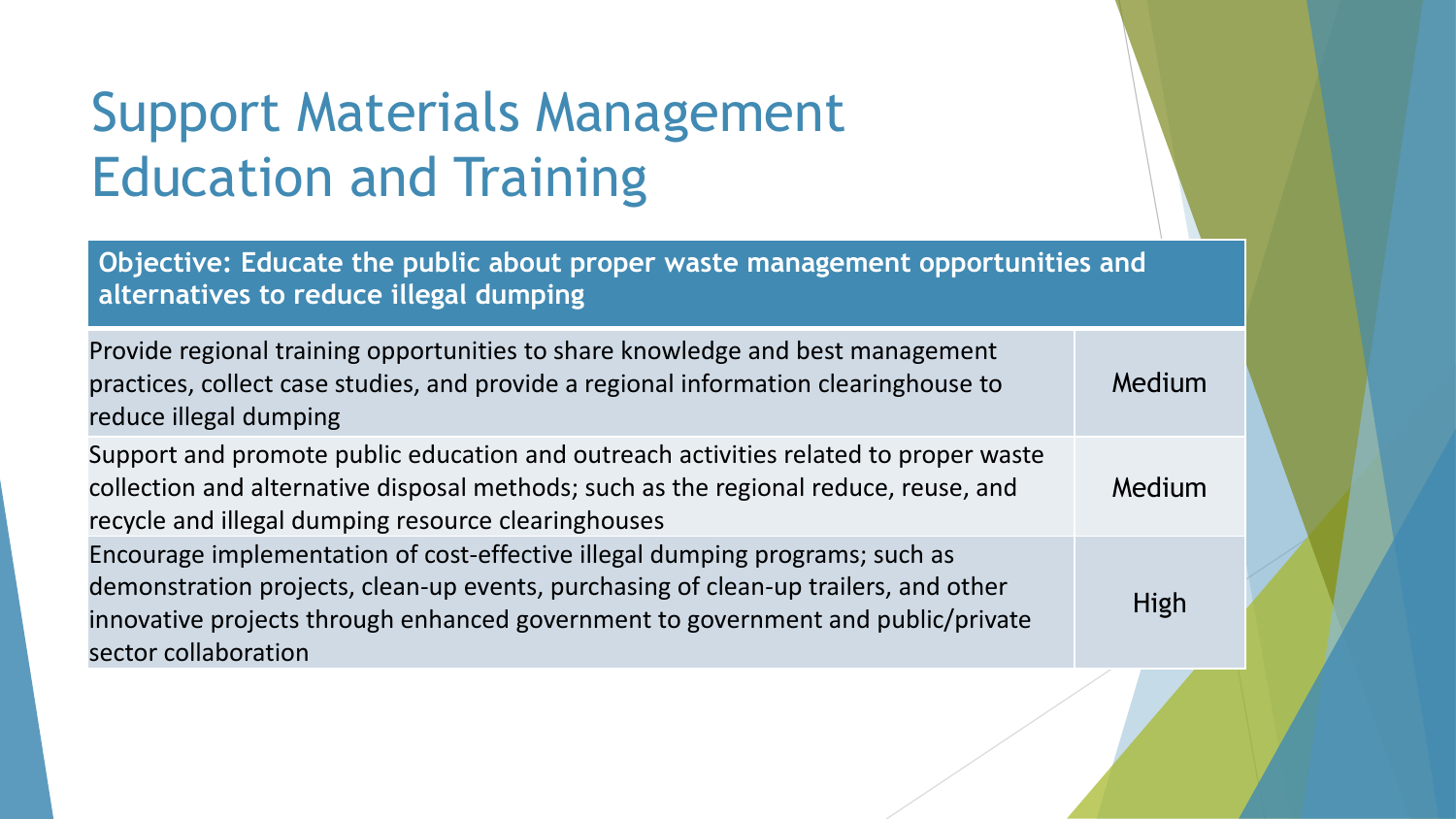**Objective: Educate the public about proper management and alternative options for Household Hazardous Waste (HHW)**

| Promote public and private sector use of environment-friendly goods and services                                                                                                                                                                                                         | Medium      |
|------------------------------------------------------------------------------------------------------------------------------------------------------------------------------------------------------------------------------------------------------------------------------------------|-------------|
| Encourage cities and counties to collaborate with private, non-profit, and other local<br>government partners to establish and maintain HHW collection/reuse centers or<br>regularly occurring collection events                                                                         | <b>High</b> |
| Promote public awareness about options to donate certain types of HHW (e.g. paint and<br>electronics) to donation or reuse centers such as Habitat for Humanity and Goodwill<br>Industries; including maintenance of the regional reduce, reuse, and recycling resource<br>clearinghouse | Medium      |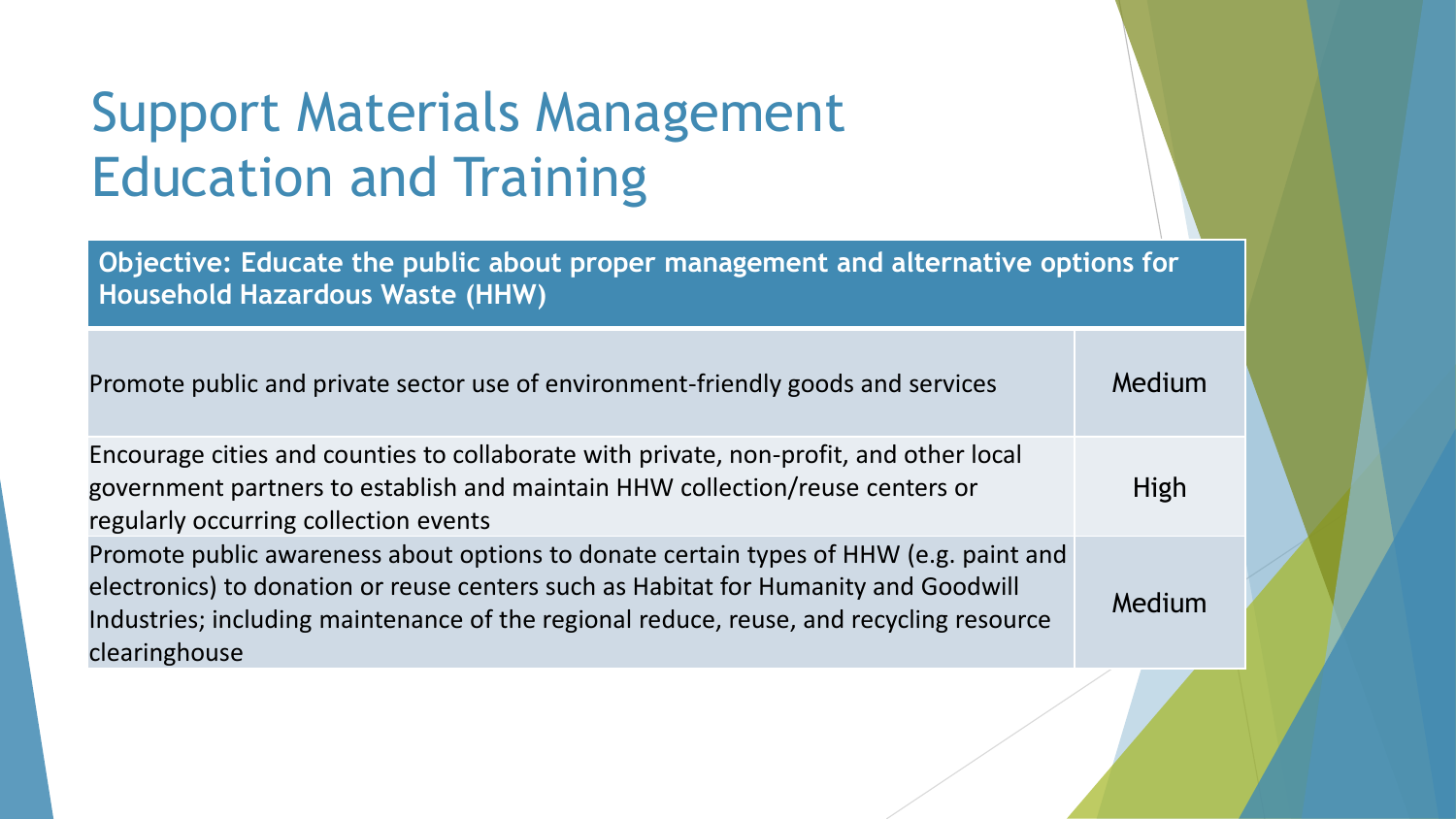Regional Goal #2

Overview: 34 action recommendations

- High Priority: 13
- High-Medium Priority: 1
- Medium Priority: 14
- Low Priority: 4
- Even Split (3/3/3): 2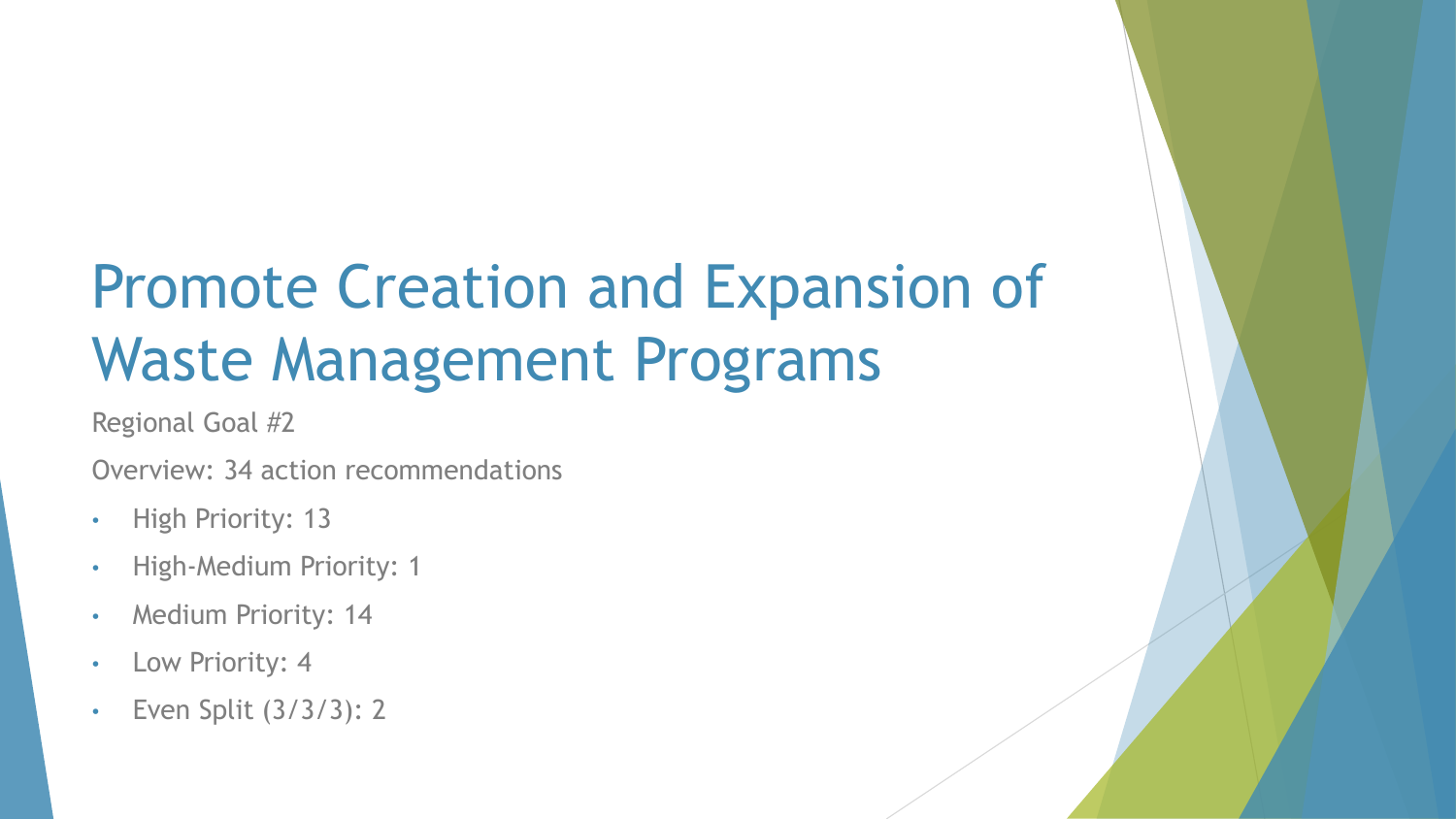**Objective: Encourage establishment, maintenance, and expansion of government, single and multi-family residential, and commercial waste reduction, reuse, and recycling programs** Encourage city and county programs that promote and provide opportunities for residents to participate in source reduction, recycling, composting, and waste diversion programs Encourage the implementation of source reduction, waste reduction, and recycling programs for all Lifedings are imprementation of source readerion, waste readerion, and recyting programs for an High<br>local governments; including school districts, special districts, and other governmental organizations Provide training and resources and educate cities to establish or expand multi-family and commercial recycling programs, and support development of additional recycling facilities for residents Medium Enhance and coordinate public education and outreach to increase demand for, and participation in, multi-family and commercial recycling programs due to mercure demand for, and participation in High Encourage government-to-government and public/private sector collaboration to establish cost effective government to government and pashe, private sector condisoration to establish tost Medium<br>effective government, single and multi-family residential, and commercial recycling programs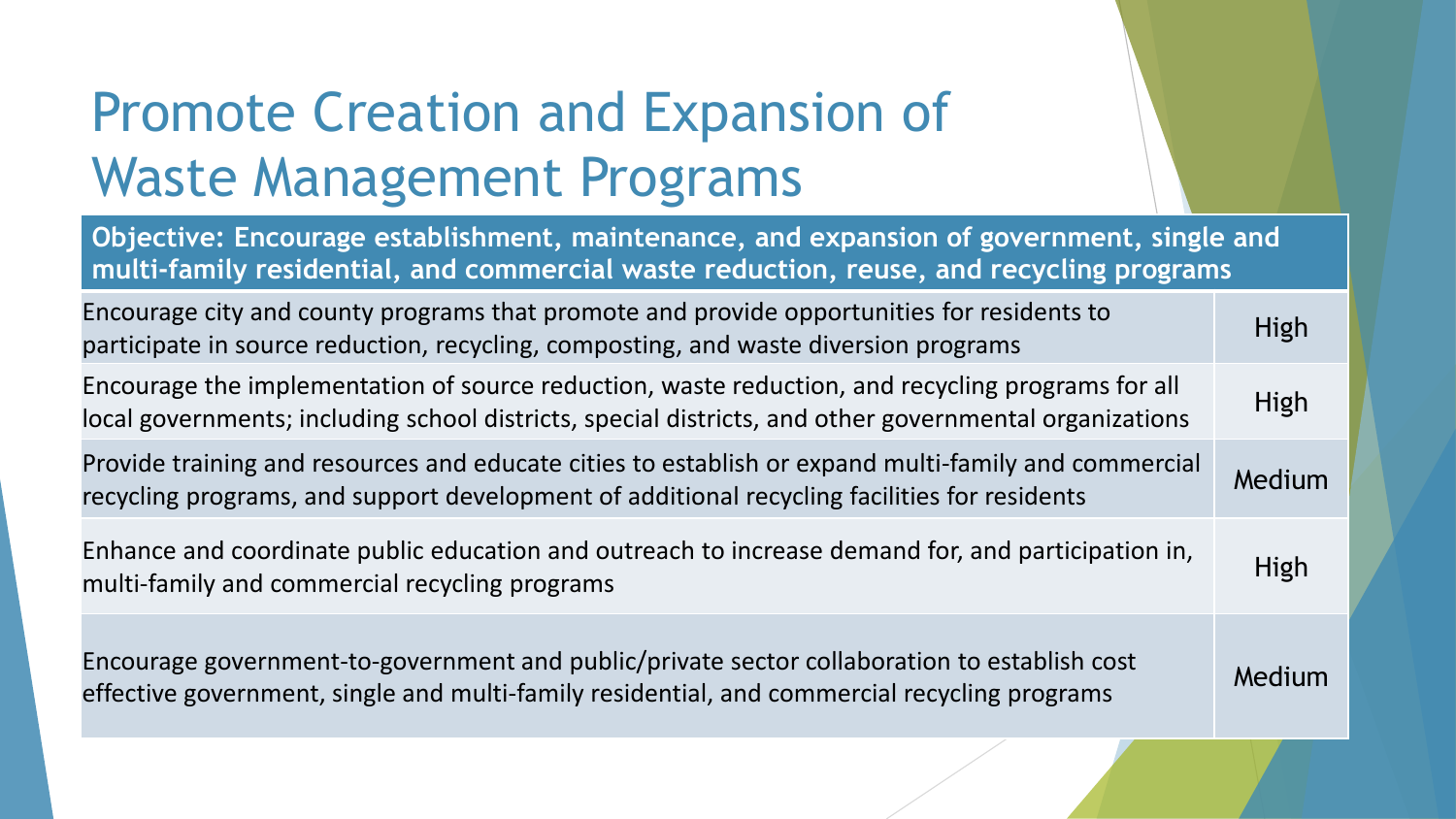**Objective: Encourage establishment, maintenance, and expansion of government, single and multi-family residential, and commercial waste reduction, reuse, and recycling programs**

| Encourage and support implementation of best management practices in contracting for solid waste<br>and recycling collection and transportation services                                                                                             | Low                      |
|------------------------------------------------------------------------------------------------------------------------------------------------------------------------------------------------------------------------------------------------------|--------------------------|
| Provide resources to encourage cities to review and update local regulations and safety codes to allow<br>for greater source reduction, reuse, and recycling opportunities; such as allowing food donation or<br>enhanced recycling collection       | Medium                   |
| Provide training and peer exchange opportunities to meet single-family and multi-family residential,<br>commercial, and government recycling regulatory (e.g. ordinance development and waste services<br>contracting) and program development needs | Medium                   |
| Encourage partnerships between local governments and large venues and event centers to establish<br>recycling and food waste minimization programs                                                                                                   | Even<br>split<br>(3/3/3) |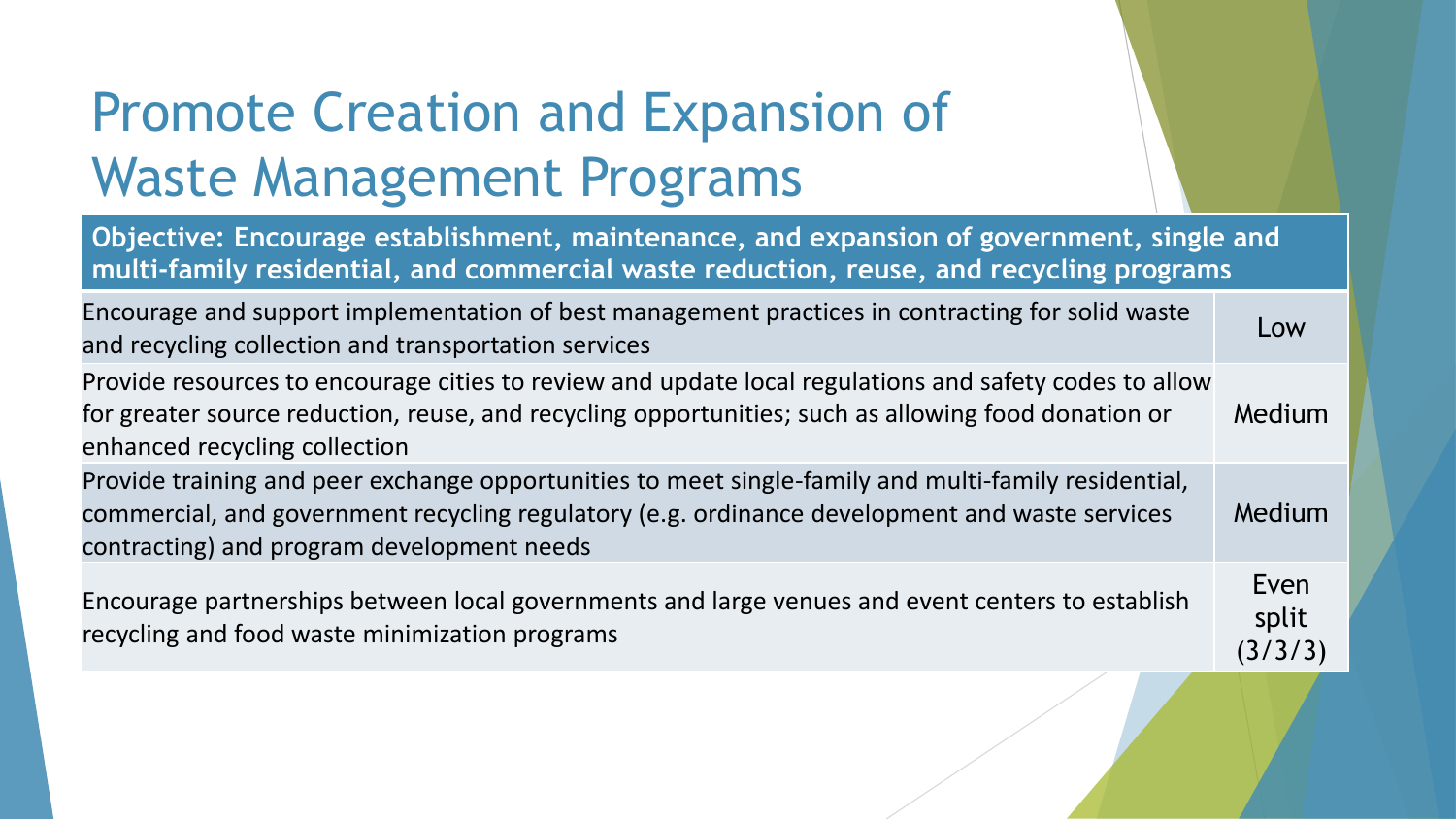#### **Objective: Expand reuse and recycling of construction and demolition materials**

| Support development and implementation of ordinances, building codes, and other regulatory and<br>non-regulatory measures to encourage greater construction and demolition materials reuse and<br>recycling opportunities                            | High        |
|------------------------------------------------------------------------------------------------------------------------------------------------------------------------------------------------------------------------------------------------------|-------------|
| Support development of new product markets and expansion of existing product markets for<br>construction and demolition materials                                                                                                                    | Medium      |
| Encourage construction and demolition best management practices during new construction, building<br>retrofits and rehabilitation, and infrastructure development and replacement                                                                    | <b>High</b> |
| Encourage builders and infrastructure developers to utilize lifecycle cost analyses and consider green<br>construction and building practices                                                                                                        | Medium      |
| Encourage implementation of best management practices for recycling and reuse of construction and<br>demolition materials produced by local government public works projects; including cities, counties,<br>school districts, and special districts | High        |
| Support alternative practices to demolition and development and expansion of reuse and recycling<br>facilities for construction and demolition materials                                                                                             | Low         |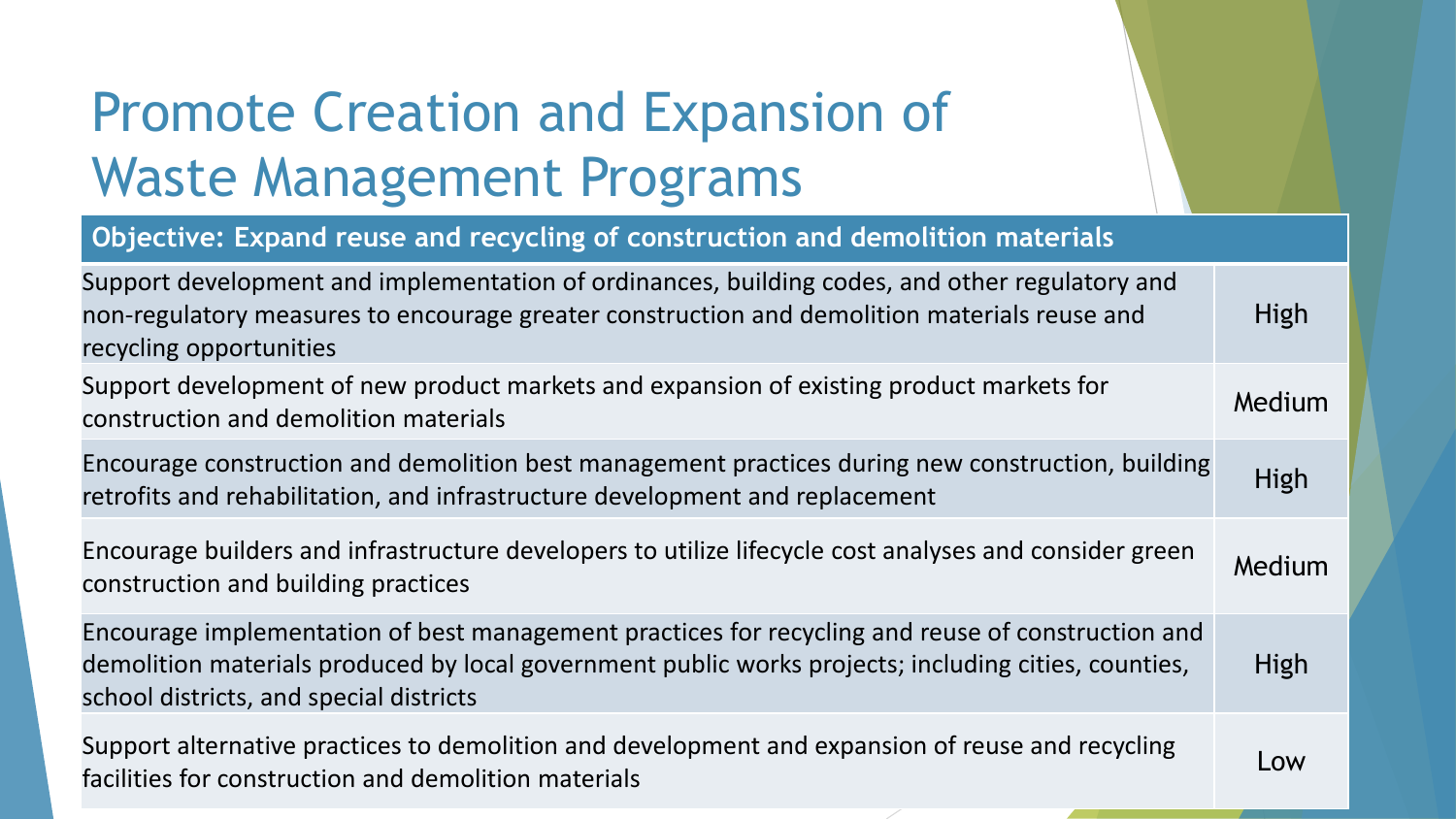| Objective: Expand existing collection and management alternatives for other waste, and<br>establish and expand new product markets                              |             |
|-----------------------------------------------------------------------------------------------------------------------------------------------------------------|-------------|
| Support establishment and expansion of used and scrap tire management programs through local<br>governments and private/public partnership programs             | <b>High</b> |
| Encourage expansion of reuse and recycling services outside of the curbside materials typically<br>collected                                                    | Medium      |
| Encourage and support development and maintenance of programs for collection, and disposal of,<br>household hazardous waste beyond one day events               | High        |
| Encourage implementation of, and expansion of, electronics recycling programs and projects                                                                      | High        |
| Support enhanced education on proper disposal of residential waste, and development of residential<br>medical waste disposal programs and processing facilities | Medium      |
|                                                                                                                                                                 |             |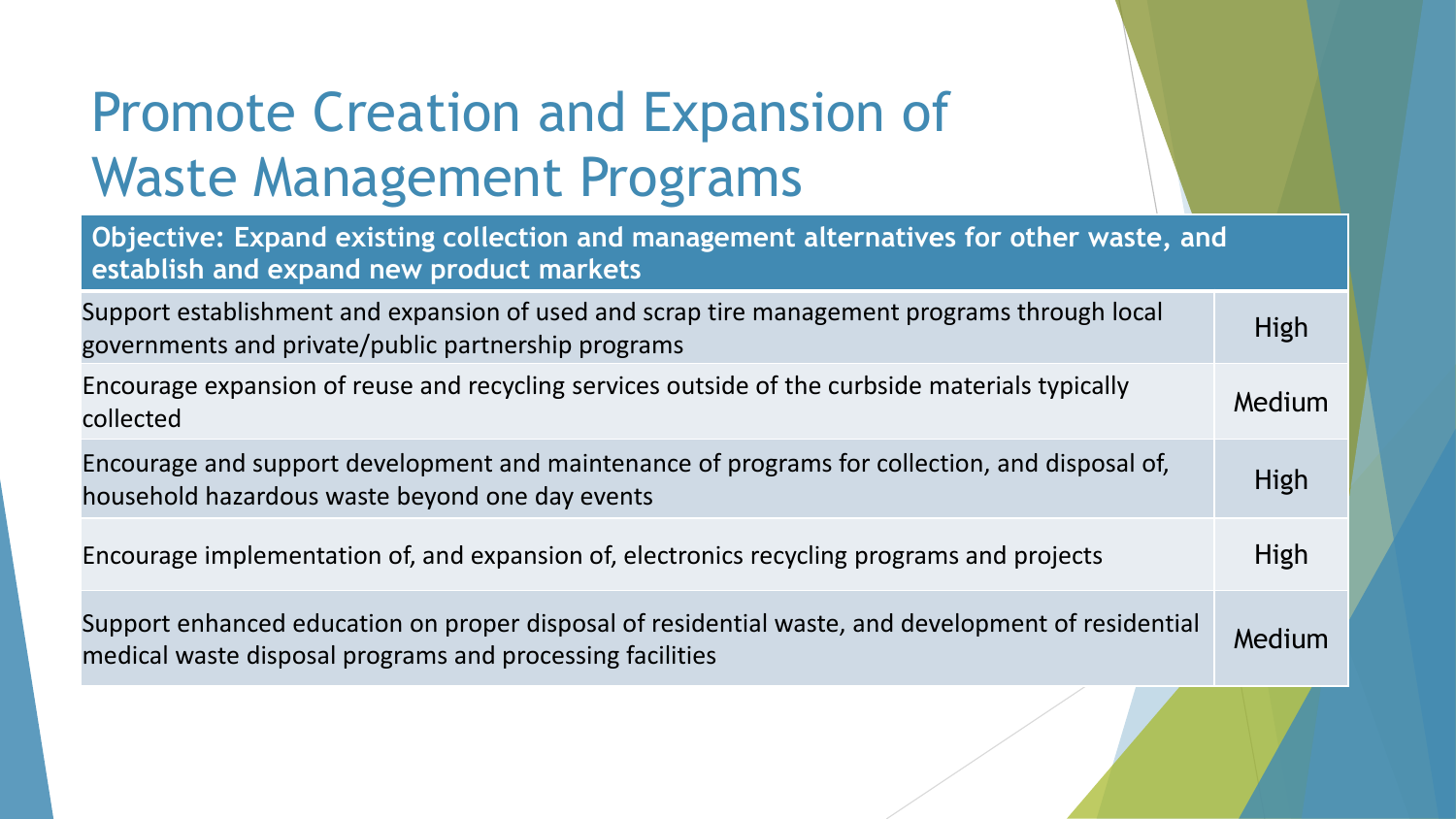**Objective: Expand existing collection and management alternatives for other waste, and establish and expand new product markets**

| Encourage implementation of pharmaceutical take-back programs by local governments and<br>private/public partnerships, and support enhanced education on proper pharmaceutical disposal                                                                                                                                                                                        | Medium |
|--------------------------------------------------------------------------------------------------------------------------------------------------------------------------------------------------------------------------------------------------------------------------------------------------------------------------------------------------------------------------------|--------|
| Encourage local government and public/private sector collaboration to decrease food waste disposed<br>of in landfills; such as educating the public and private sector about food waste source reduction,<br>developing food waste disposal and processing infrastructure (e.g. community gardens or compost<br>center), and increasing the convenience of food waste disposal | Medium |
| Support innovative and creative approaches for transforming trash components into new products for<br>new purposes, and creation of new product markets                                                                                                                                                                                                                        | Medium |
| Support new, or the expansion of, existing energy recovery programs to decrease landfill discards                                                                                                                                                                                                                                                                              | Low    |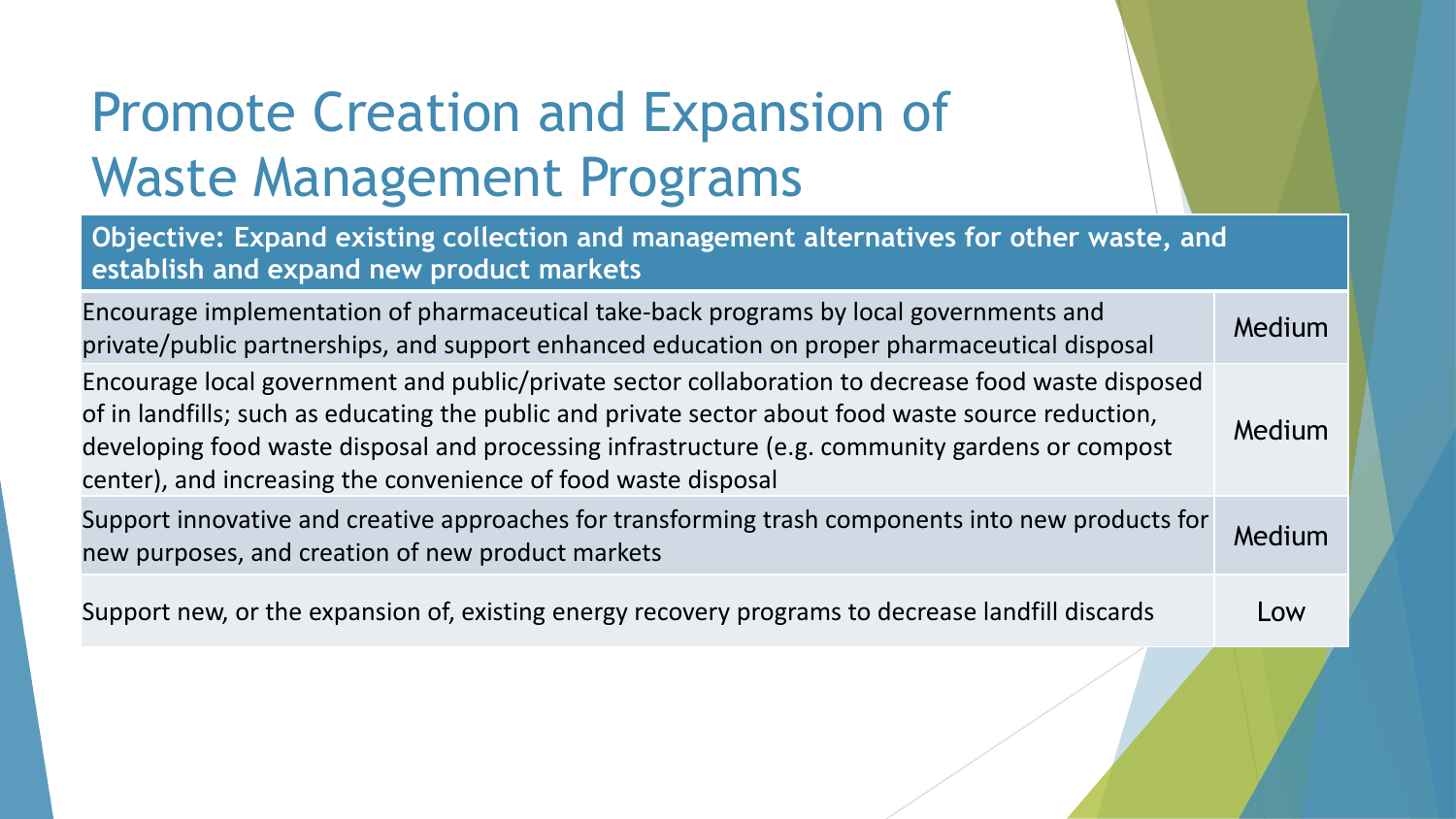**Objective: Facilitate the development and implementation of integrated solid waste management plans**

| Encourage incorporation of materials management policies, goals, and actions into local government<br>planning documents such as the comprehensive plan or sustainability plans                                                                                                                                | <b>High</b>              |
|----------------------------------------------------------------------------------------------------------------------------------------------------------------------------------------------------------------------------------------------------------------------------------------------------------------|--------------------------|
| Encourage and support updates and regular review of existing waste management plans, ordinances,<br>and development/zoning codes to incorporate best management practices and current state of<br>practice in source reduction and reuse; recycling and composting; energy recovery; treatment and<br>disposal | High                     |
| Support continued evaluation of organization's goals and programs to be responsive to, and meet the<br>needs of, the residents and business sector                                                                                                                                                             | Even<br>split<br>(3/3/3) |
| Encourage government-to-government and public/private partnerships in waste management<br>implementation plans                                                                                                                                                                                                 | <b>High</b>              |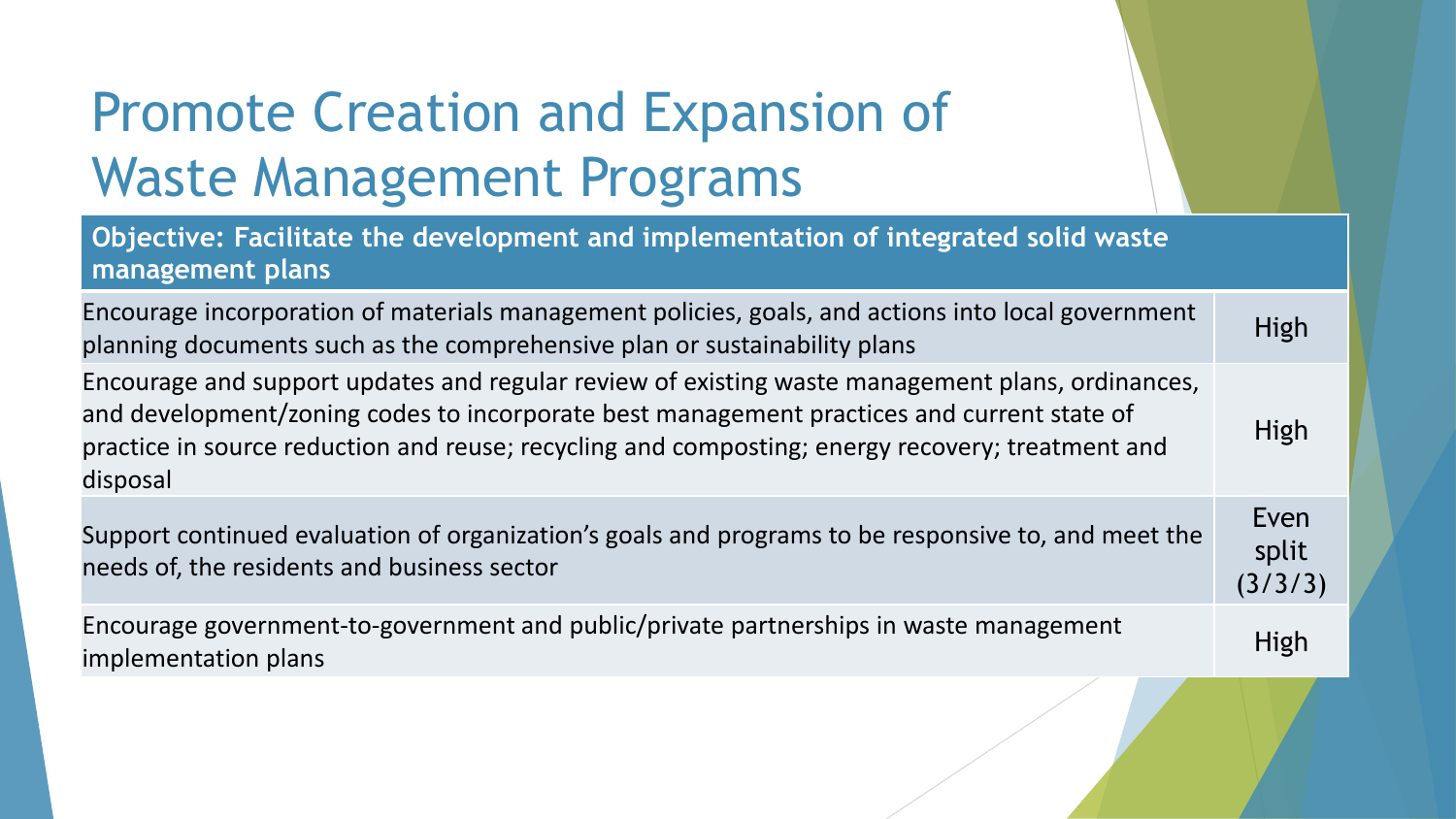**Objective: Facilitate the development and implementation of integrated solid waste management plans**

Encourage plans, goals, and implementation programs that support the waste management hierarchy and provide waste management planning resources for local governments, school districts, and special districts Medium

Encourage and support development of disaster debris management plans by local governments High

Encourage innovative reuse of landfill and waste disposal sites; including energy recovery, renewable energy, and redevelopment opportunities Low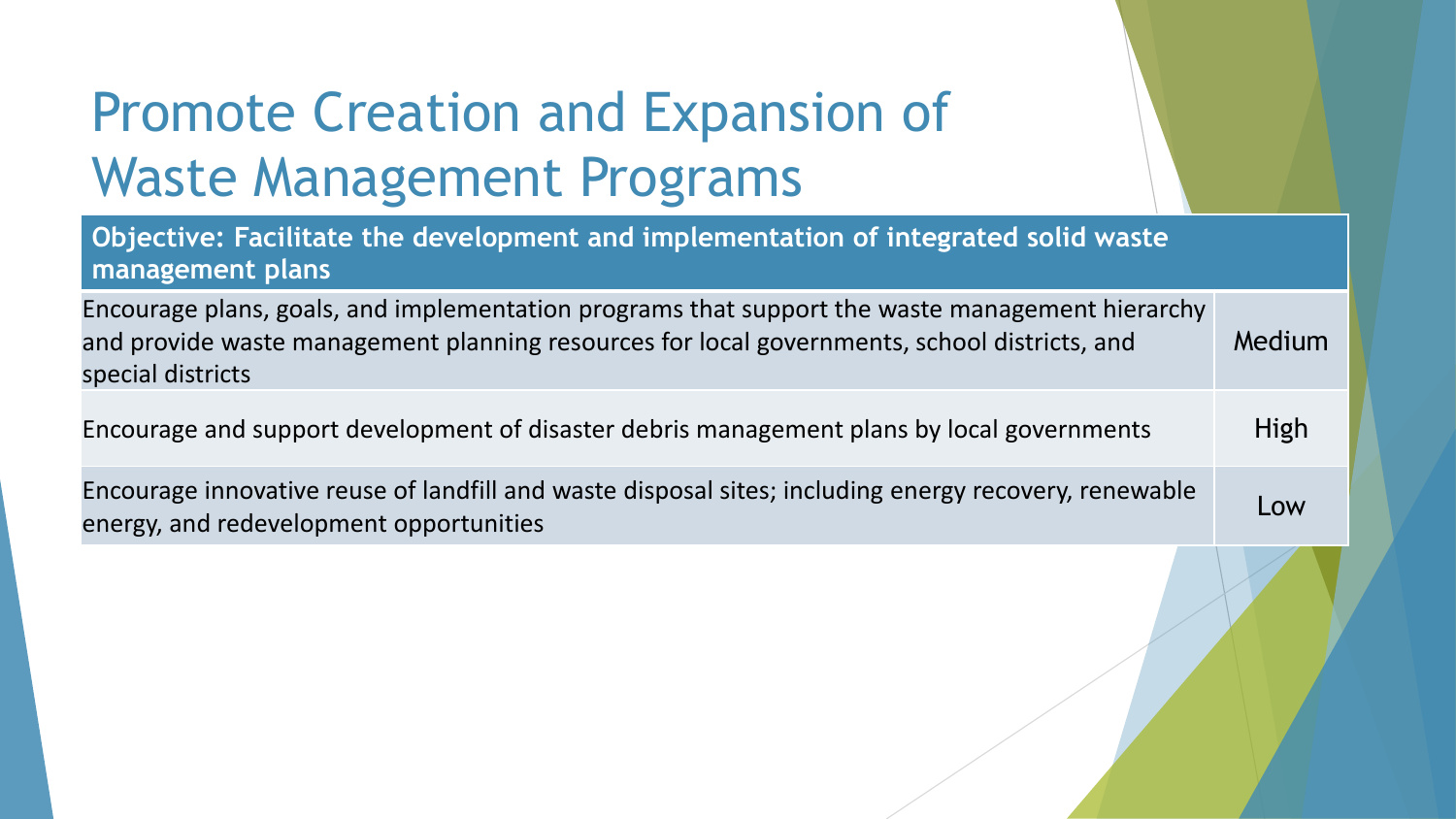| Objective: Promote integrated waste management practices and provide ample, convenient<br>collection, and disposal options in rural and underserved areas |                             |
|-----------------------------------------------------------------------------------------------------------------------------------------------------------|-----------------------------|
| Encourage the establishment and expansion of transfer stations and citizen collection stations in<br>rural or underserved areas                           | Medium                      |
| Support the planning, design, and/or construction of citizens' collection stations                                                                        | Medium                      |
| Encourage government-to-government (e.g. multi-county) and private/public partnerships to<br>establish cost-effective collection and disposal options     | High-Medium<br><b>Split</b> |
|                                                                                                                                                           |                             |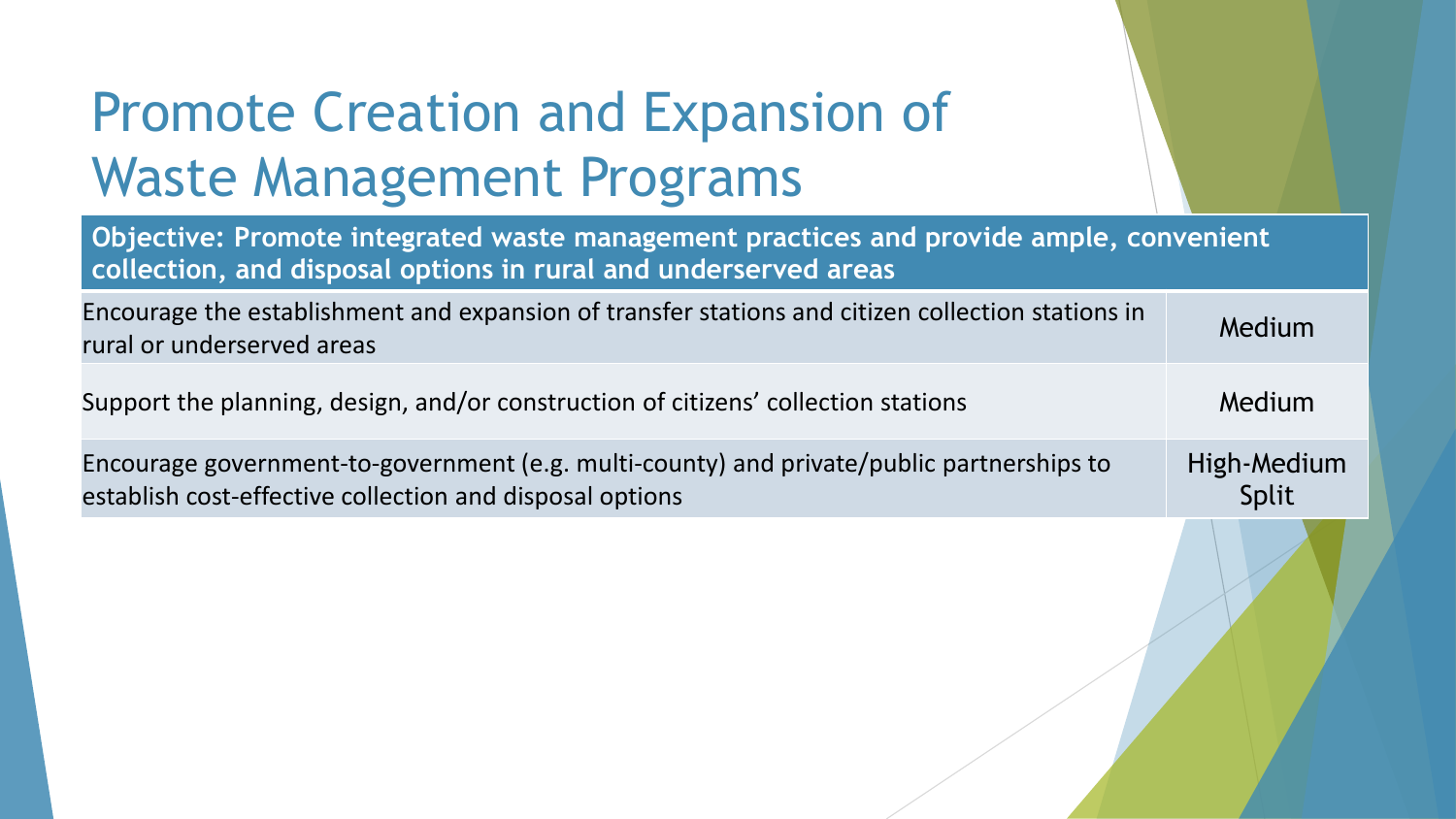# Measure Regional Waste Reduction **Efforts**

Regional Goal #3

Overview: 4 action recommendations

- High Priority: 2
- Medium Priority: 2
- Low Priority: 0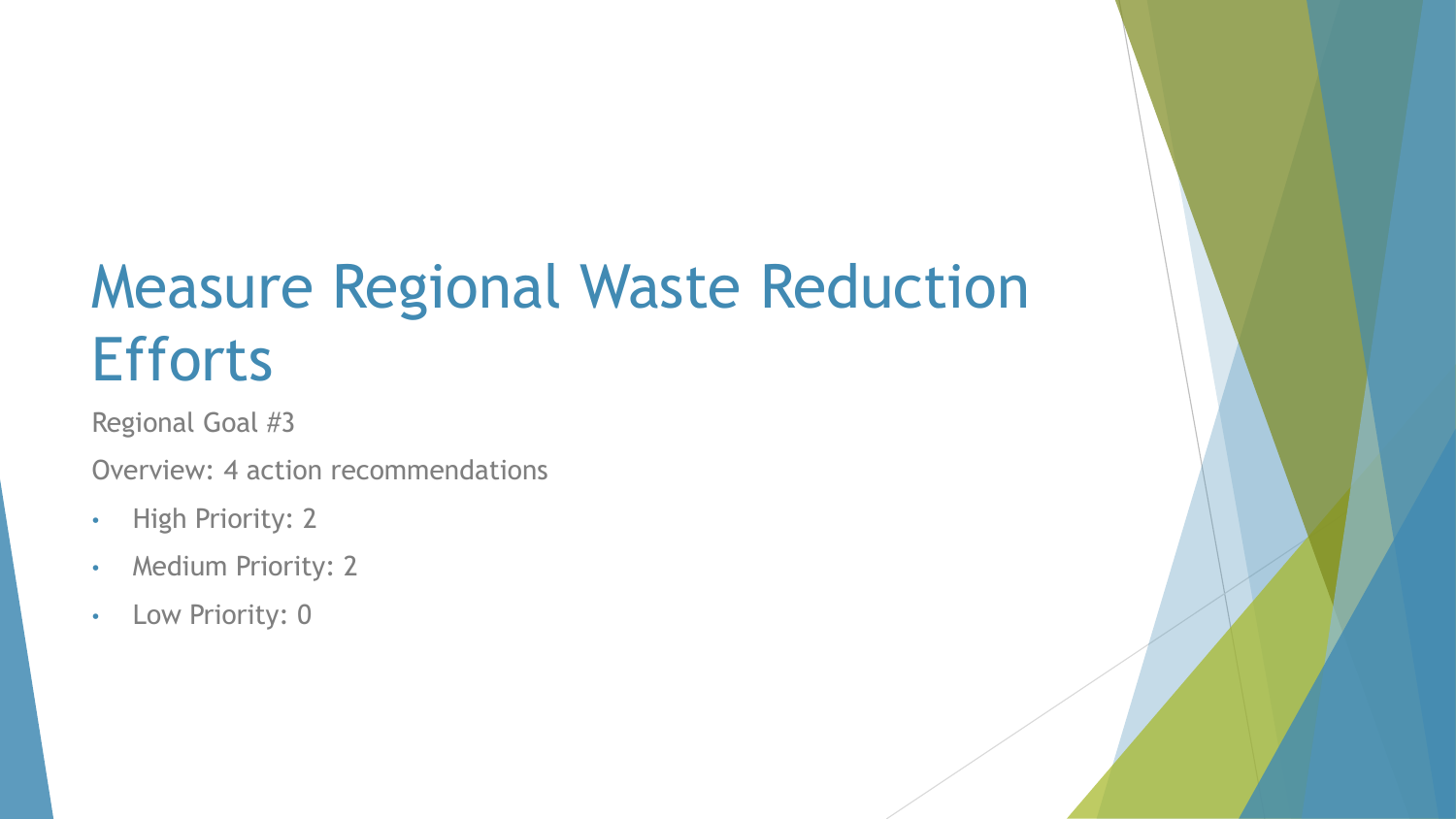#### Measure Regional Waste Reduction **Efforts**

| Objective: Encourage survey and evaluation techniques to establish baseline and effectively track<br>waste reduction                                    |        |
|---------------------------------------------------------------------------------------------------------------------------------------------------------|--------|
| Measure and track progress and impacts of source reduction and reuse; recycling and<br>composting; energy recovery; and treatment and disposal programs | High   |
| Develop regional reporting system to mirror TCEQ and EPA models to enhance data collection and<br>reporting at the regional level                       | Medium |
| Support statewide and regional efforts to establish and update waste generation, reduction,<br>reuse, recycling, and discard rates                      | Medium |
|                                                                                                                                                         |        |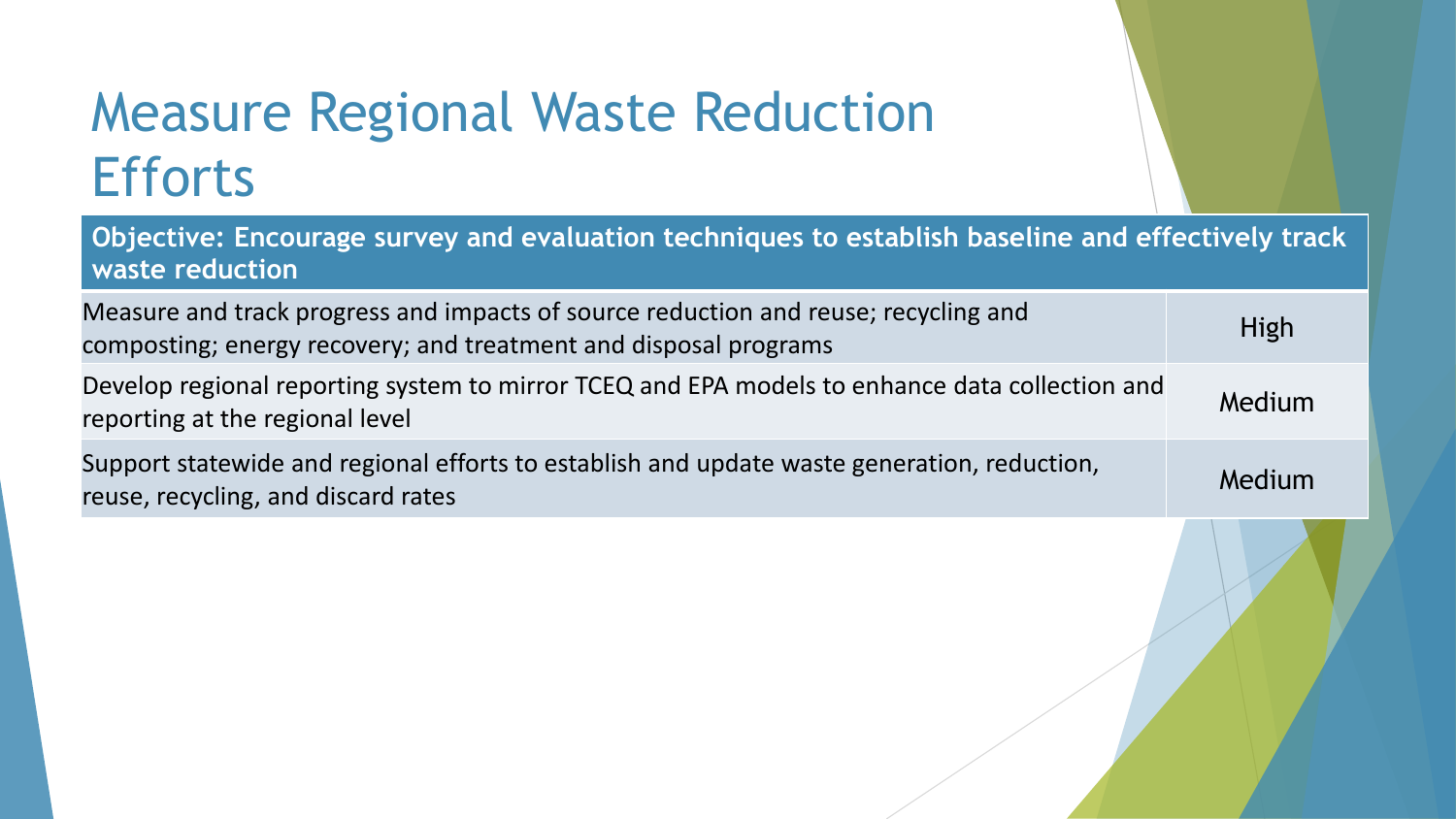#### Measure Regional Waste Reduction **Efforts**

**Objective: Encourage the maintenance of disposal and processing capacity to meet the needs of the region**

Support source reduction and reuse, recycling and composting, and energy recovery initiatives to reduce additional landfill capacity needs<br>reduce additional landfill capacity needs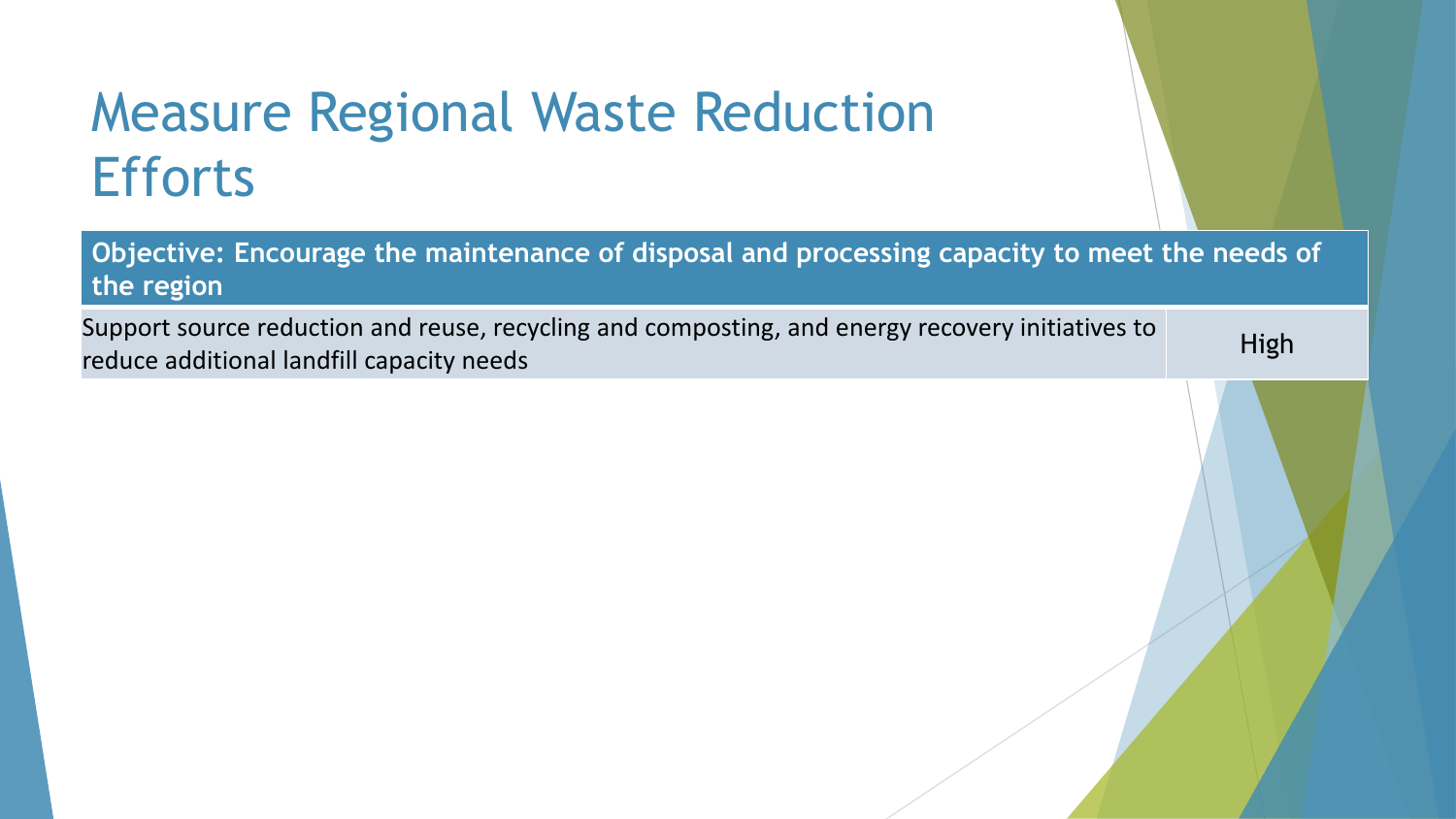## Support and Encourage Innovative Technologies for Other Waste

Regional Goal #4

Overview: 3 action recommendations

- High Priority: 0
- Medium Priority: 2
- Low Priority: 1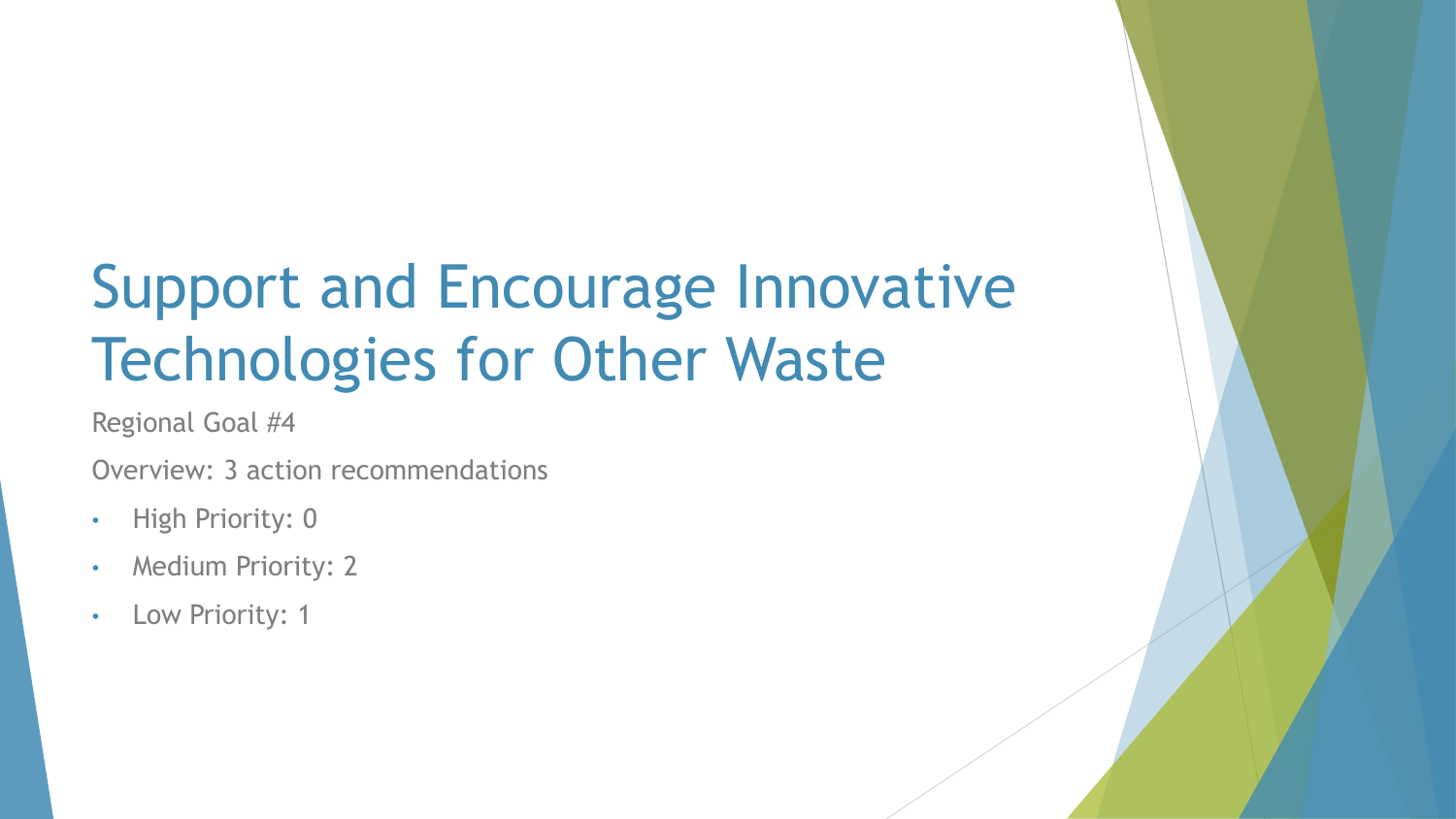## Support and Encourage Innovative Technologies for Other Waste

| Objective: Encourage innovative technologies to reduce, manage, and process emerging waste<br><b>streams</b>                                                                  |        |
|-------------------------------------------------------------------------------------------------------------------------------------------------------------------------------|--------|
| Identify and provide opportunities to incentivize private sector to transition to innovative<br>technologies that reduce or process emerging waste streams                    | Medium |
| Encourage pilot programs and partnerships with local governments and private sector to<br>demonstrate viability, feasibility, and cost effectiveness of technologies          | Medium |
| Promote innovative approaches to establish new product markets through development of<br>technologies and processes that maximize waste value and create economic opportunity | Low    |
|                                                                                                                                                                               |        |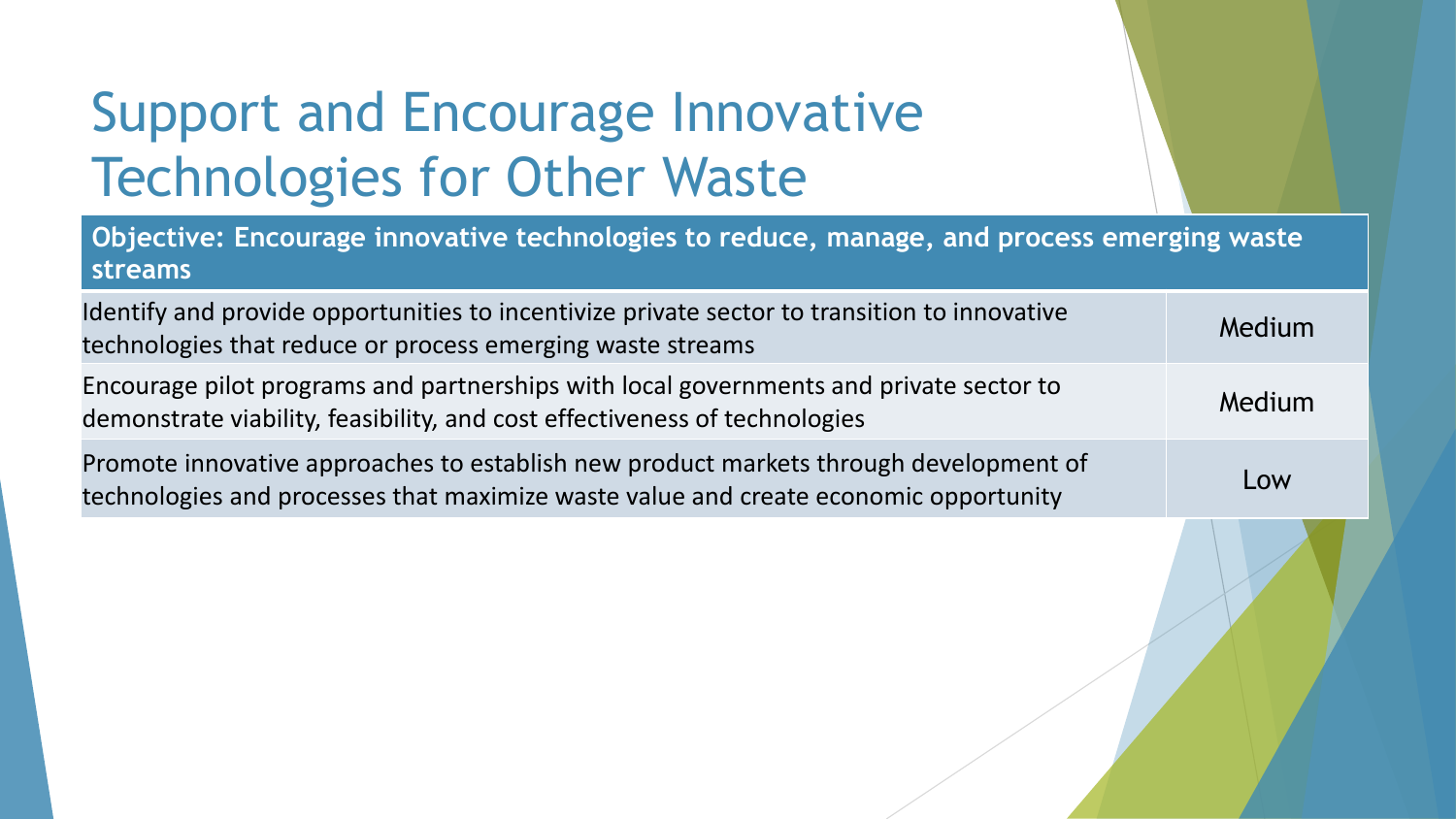Regional Goal #5

Overview: 13 action recommendations

- High Priority: 4
- Medium Priority: 7
- Low Priority: 2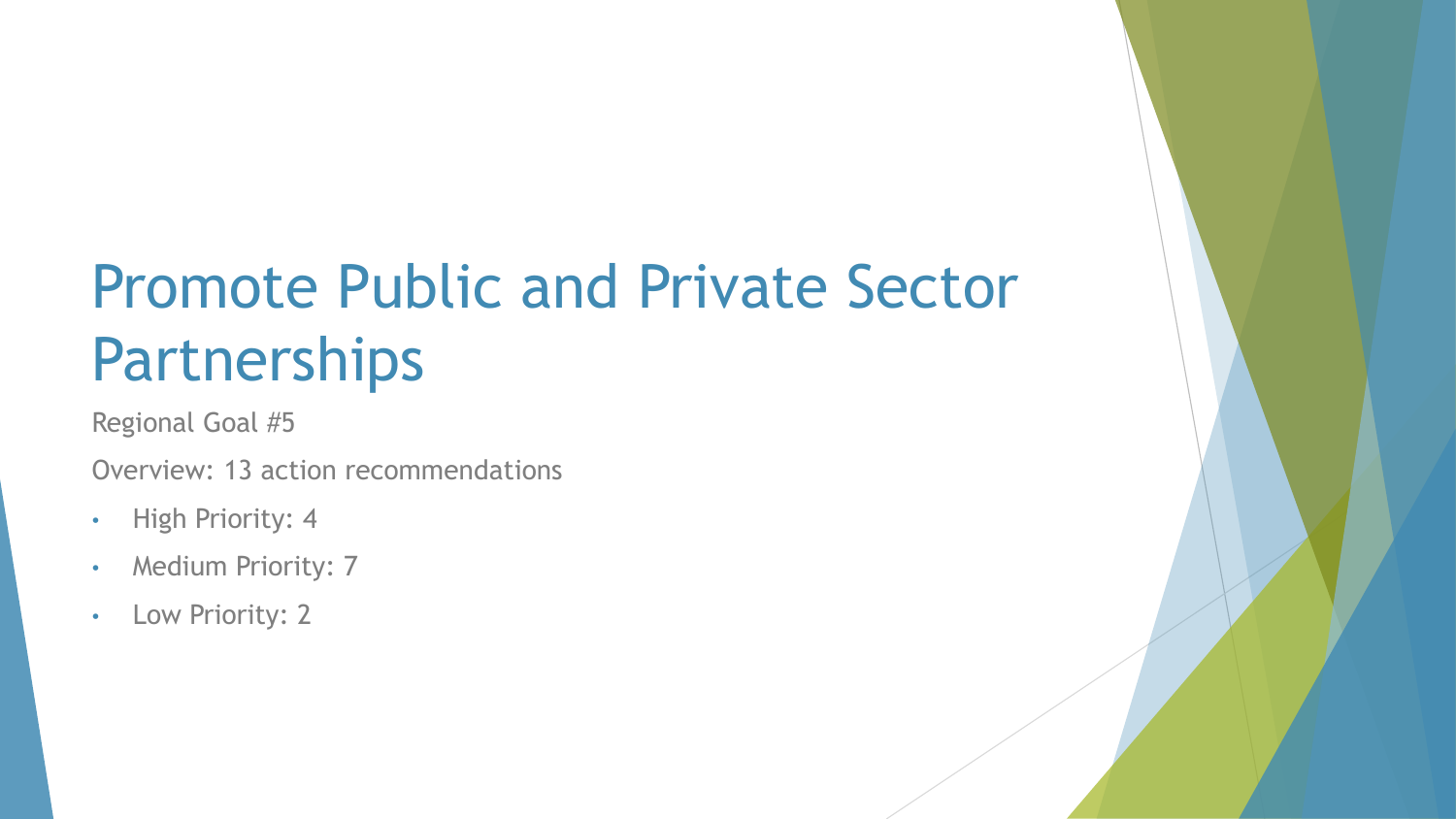**Objective: Increase coordination between cities' and counties' organizational entities to reduce illegal dumping**

| Provide support and development of regional illegal dumping resources and information<br>exchange for local governments focused on illegal dumping prevention and enforcement | <b>High</b> |
|-------------------------------------------------------------------------------------------------------------------------------------------------------------------------------|-------------|
| Expand waste collection opportunities and provide enhanced resident and private sector<br>education in rural and underserved areas                                            | Medium      |
| Encourage collaboration among rural communities to create efficient and cost effective recycling<br>collection and material recovery processing                               | <b>High</b> |
| Encourage funding of initiatives such as the Closed Loop Fund to increase source reduction and<br>reuse; and, recycling and composting                                        | Medium      |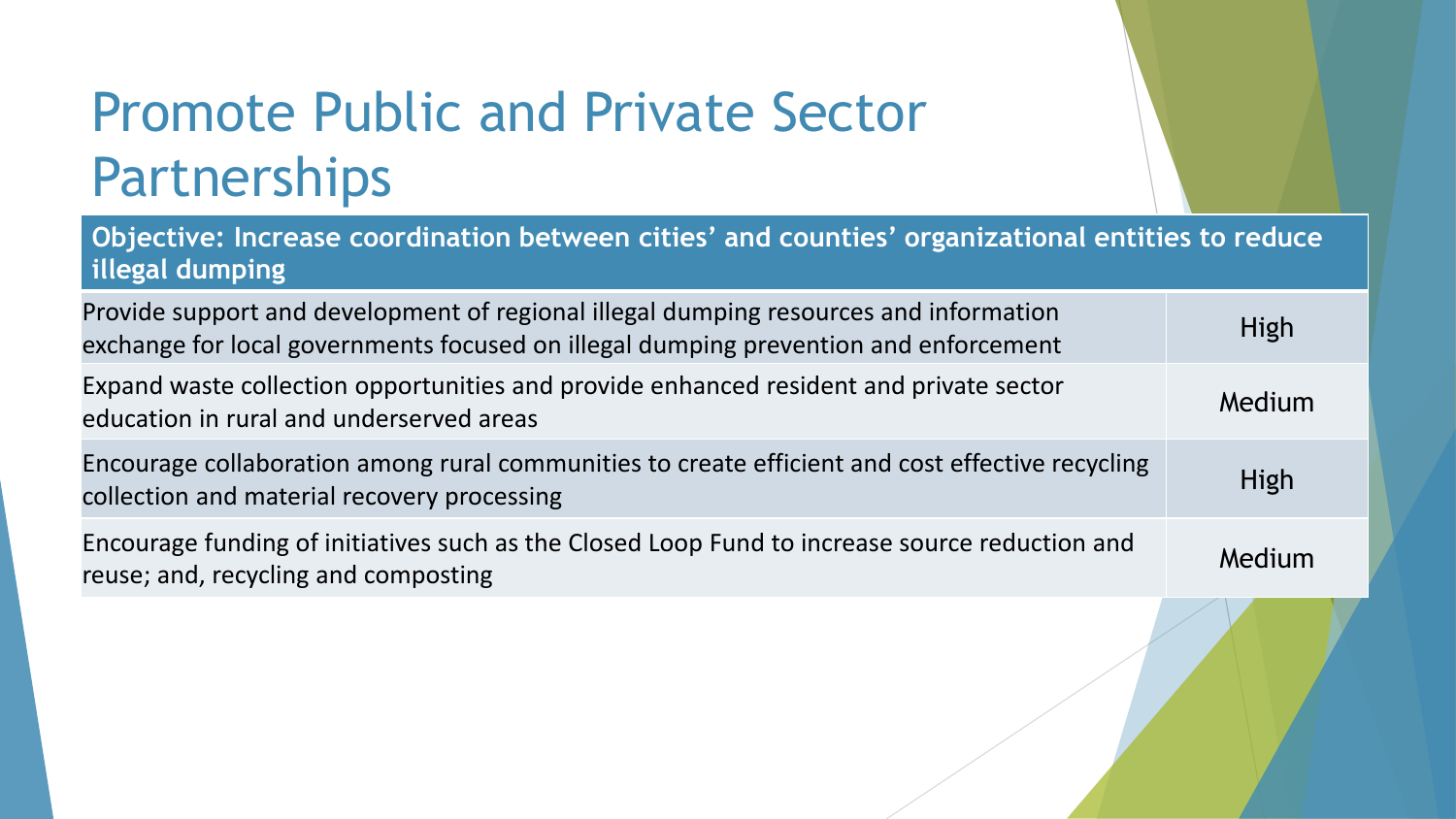| Objective: Increase coordination between cities' and counties' organizational entities to reduce<br>illegal dumping                         |        |
|---------------------------------------------------------------------------------------------------------------------------------------------|--------|
| Encourage regional, multi-government, and local/neighborhood cleanup efforts in rural and<br>underserved areas through diverse partnerships | Medium |
| Create collaborations with private and public sectors to increase recycling and material recovery                                           | Medium |
| Provide and maintain regional illegal dumping resource clearinghouse and information resources                                              | High   |
|                                                                                                                                             |        |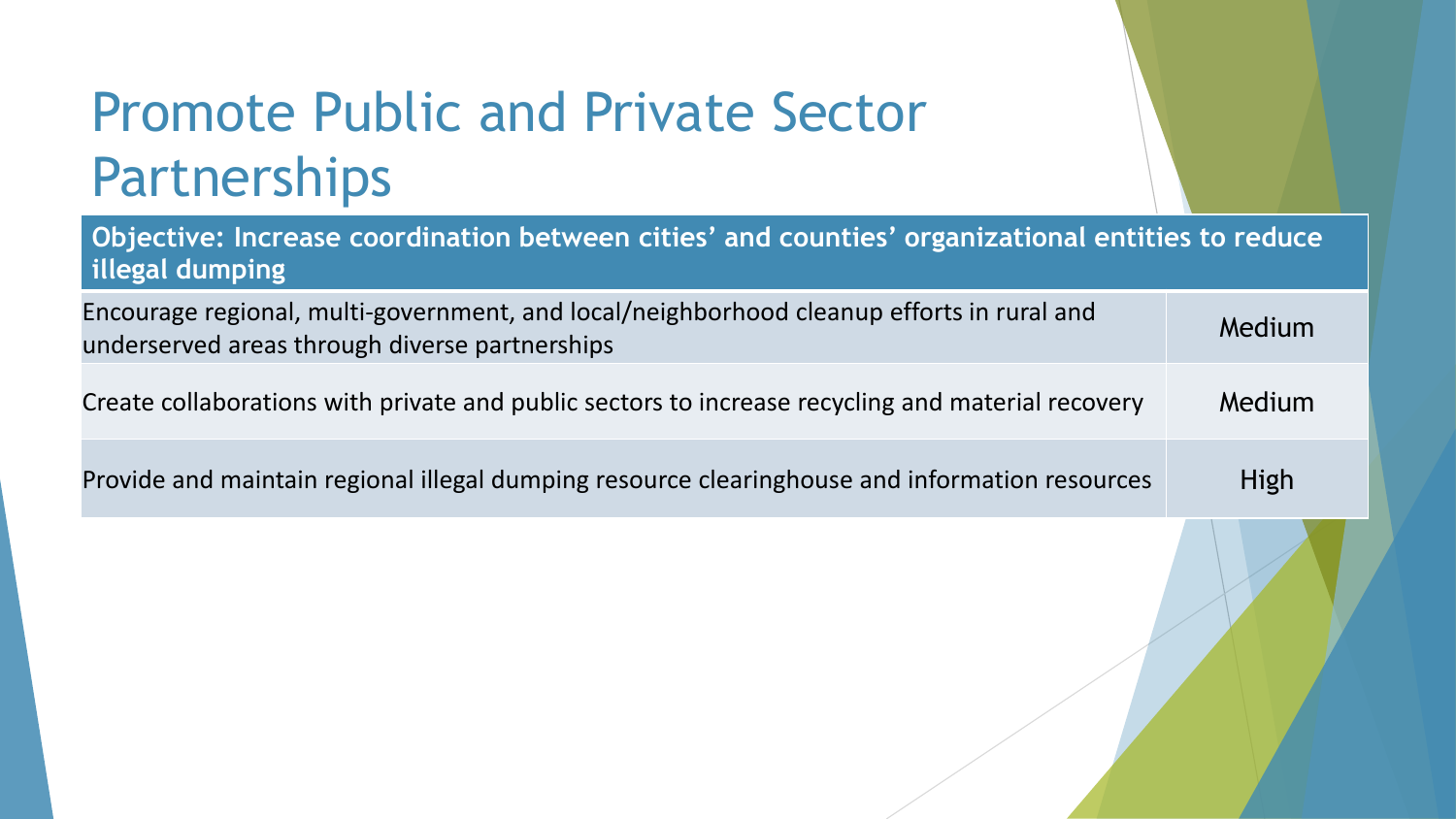| Objective: Assure that applicants for state permits demonstrate compliance with the adopted<br>regional solid waste plan                                                                     |             |
|----------------------------------------------------------------------------------------------------------------------------------------------------------------------------------------------|-------------|
| Follow recommended Permit Application Review process as outlined in Regional and Local<br><b>Review of MSW Facility Applications</b>                                                         | <b>High</b> |
| Encourage and support adoption, and update, of county siting ordinances                                                                                                                      | Medium      |
| Provide recommendations for conformance with the Regional Plan and land use compatibility in<br>counties in the region with no siting ordinance and extraterritorial jurisdictions of cities | Medium      |
|                                                                                                                                                                                              |             |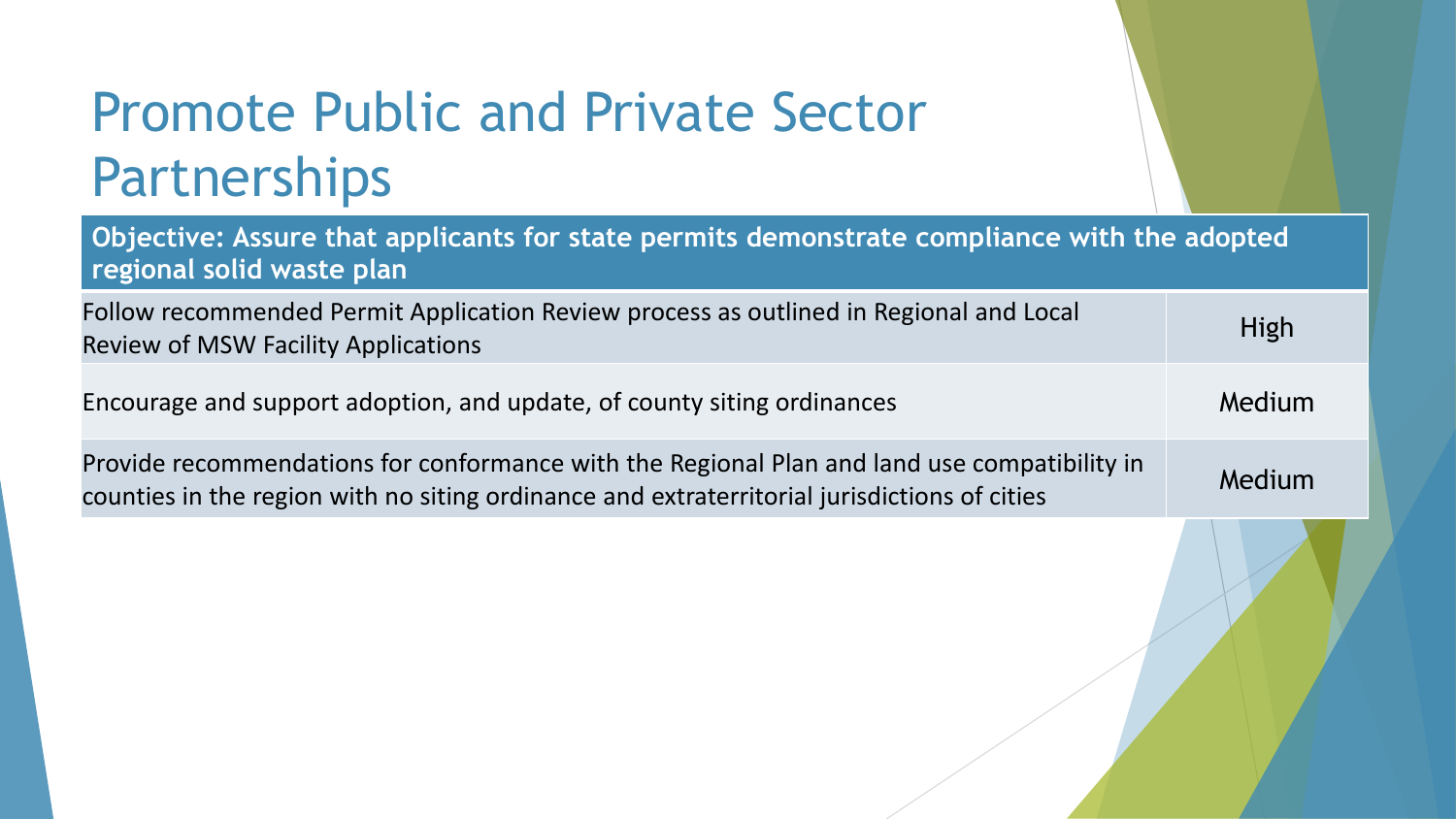**Objective: Maintain and update the Closed and Abandoned Landfill inventory**

| Maintain and update closed and abandoned landfill inventory as new information is received<br>from local governments or owners/operators and/or landfills are closed   | Medium |
|------------------------------------------------------------------------------------------------------------------------------------------------------------------------|--------|
| Respond to requests for closed and abandoned landfill inventory, maintain closed and abandoned<br>landfill records, and update and maintain online and print resources | Low    |
| Maintain and update notification process on new site closure and development over former<br>landfills                                                                  | Low    |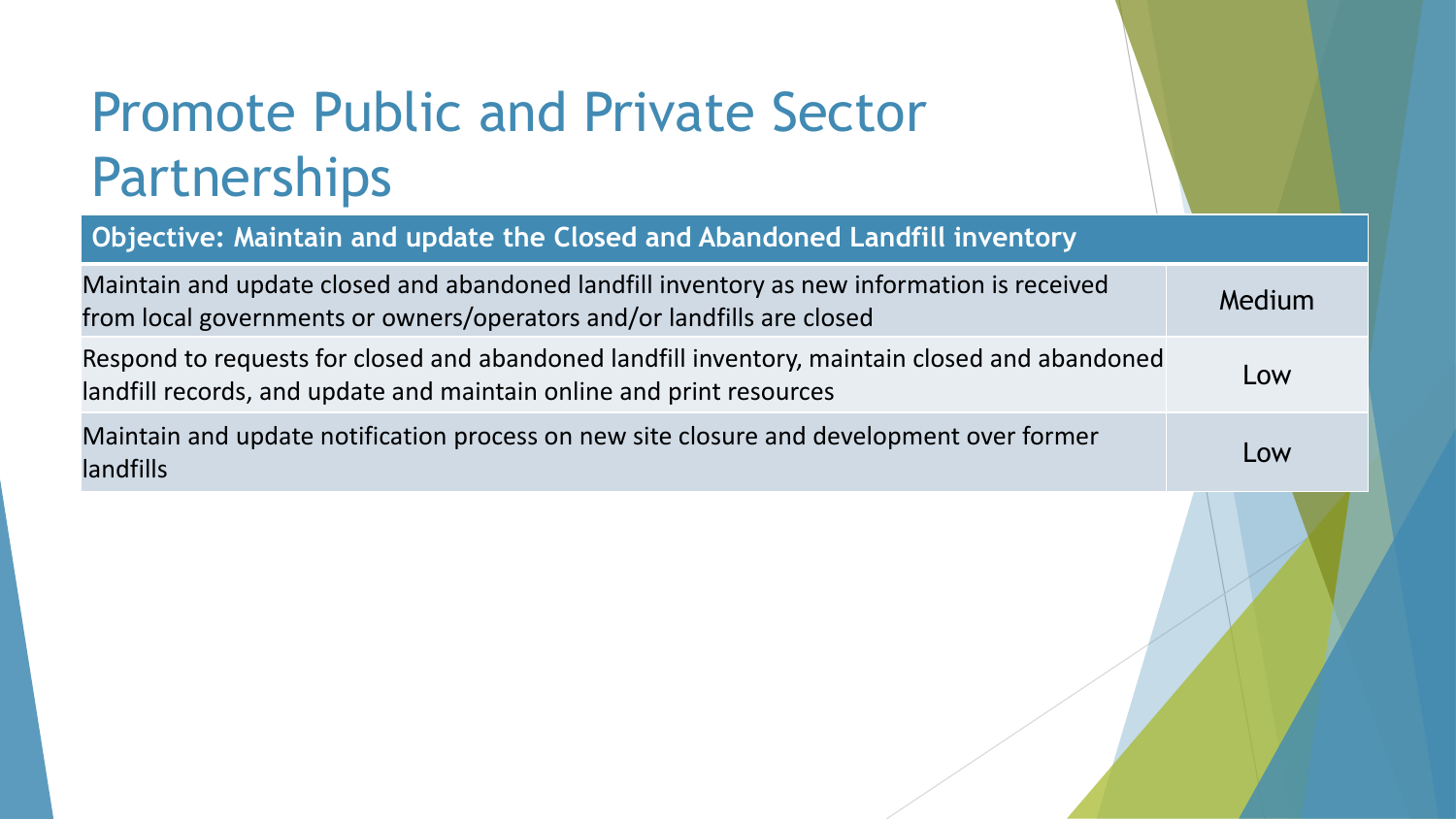# Discussion of Next Steps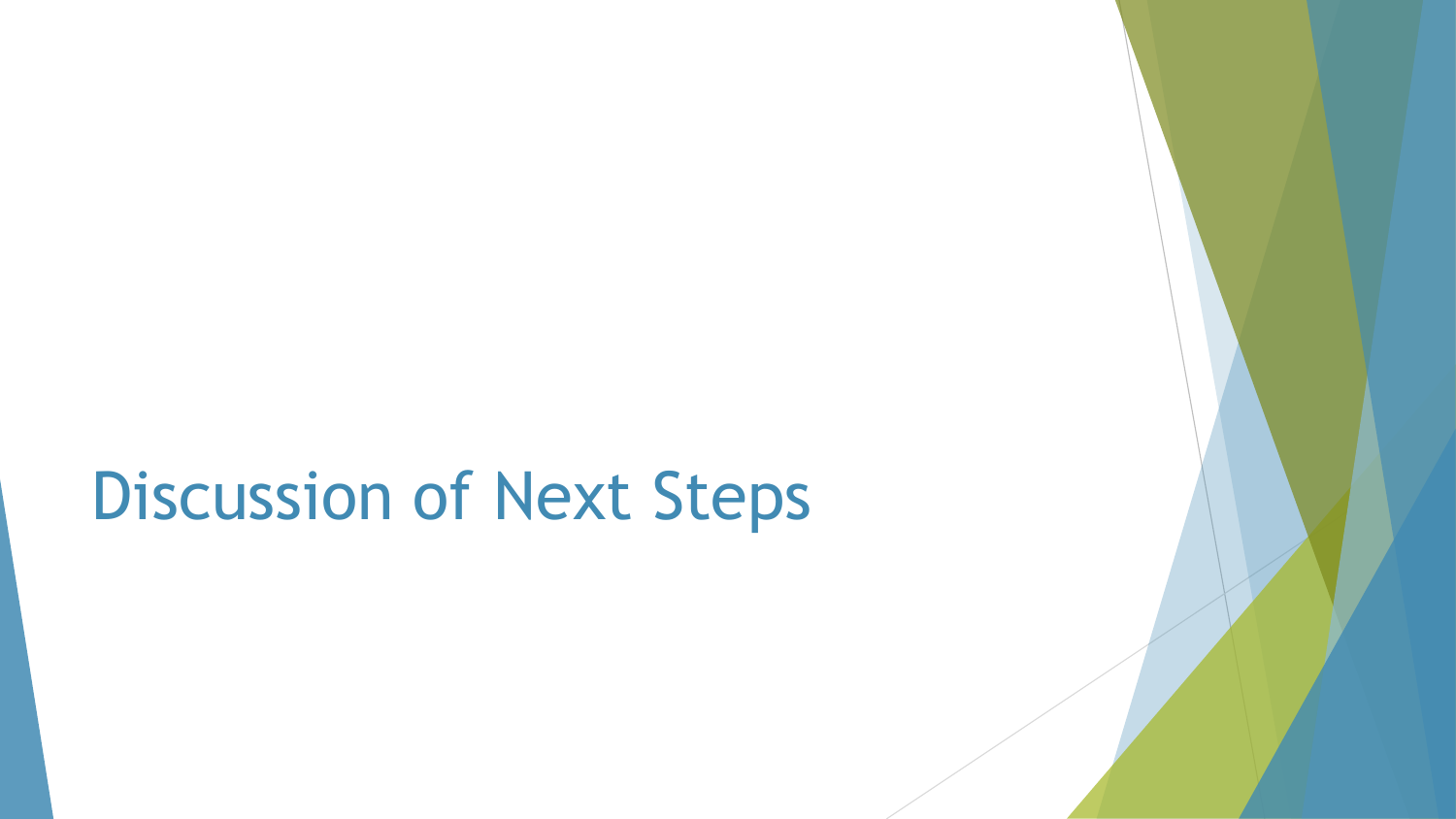# Next Meeting

Thursday, July 19, 2019 – 12:00 PM

Six Flags Conference Room, NCTCOG Offices

*This meeting is scheduled directly prior to the Resource Conservation Council meeting at 1:30 PM in the Transportation Council Room.*